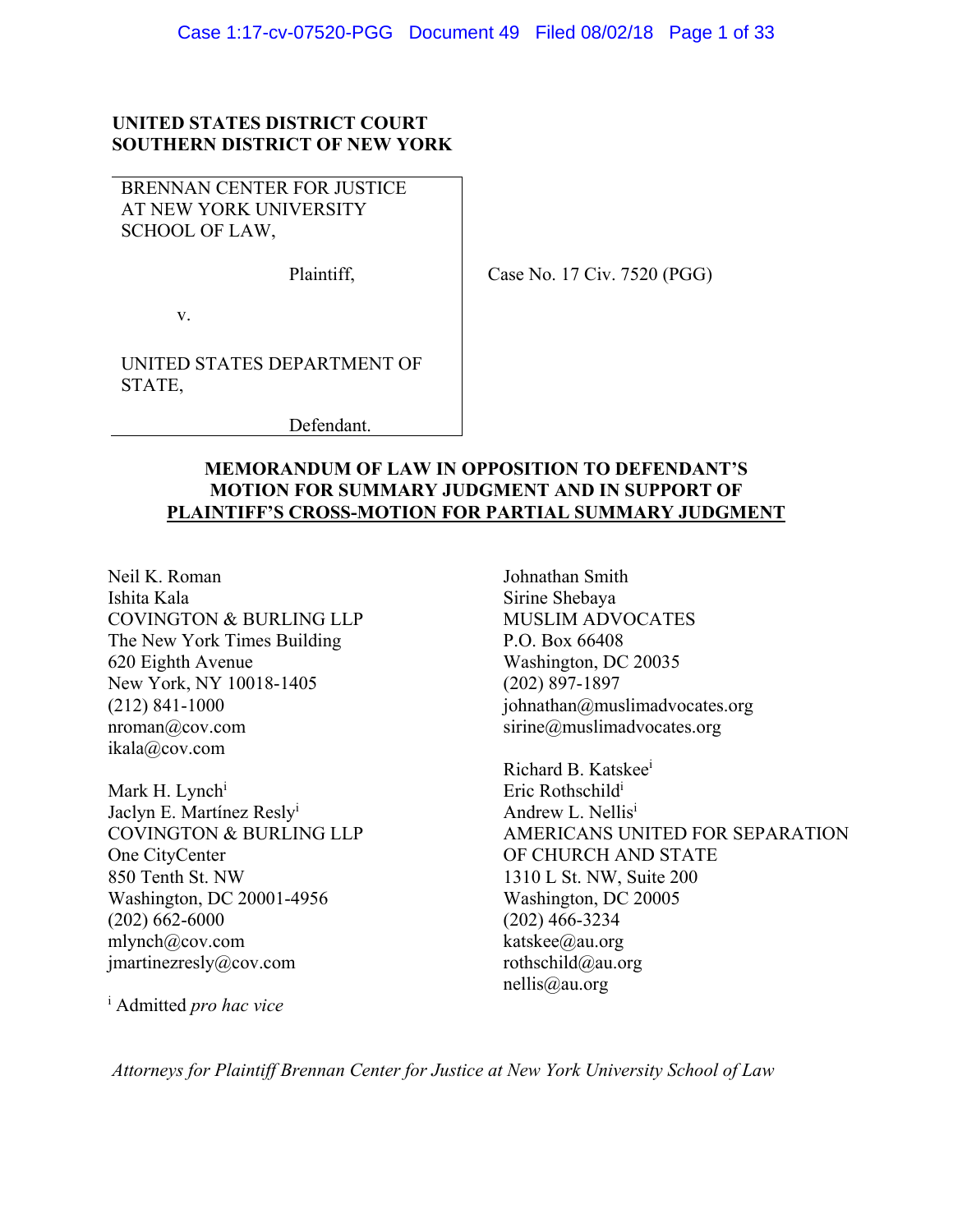# **TABLE OF CONTENTS**

# **Page**

| I.   |               | Defendant has not demonstrated that its search was adequate and has therefore       |
|------|---------------|-------------------------------------------------------------------------------------|
| II.  |               | Defendant has not shown that the presidential-communications privilege applies.  10 |
|      | A.            | The documents were distributed within the executive branch and to                   |
|      | <b>B.</b>     |                                                                                     |
| III. |               | The deliberative process privilege does not apply to shield portions of the         |
|      | A.            |                                                                                     |
|      | <b>B.</b>     |                                                                                     |
|      | $C_{\bullet}$ | The documents were incorporated or adopted as a final decision.  19                 |
| IV.  |               | Defendant has not shown that Exemption 1 applies to portions of the records 21      |
| V.   |               | Defendant has not shown that Exemption 7(E) applies to portions of each record 23   |
|      |               |                                                                                     |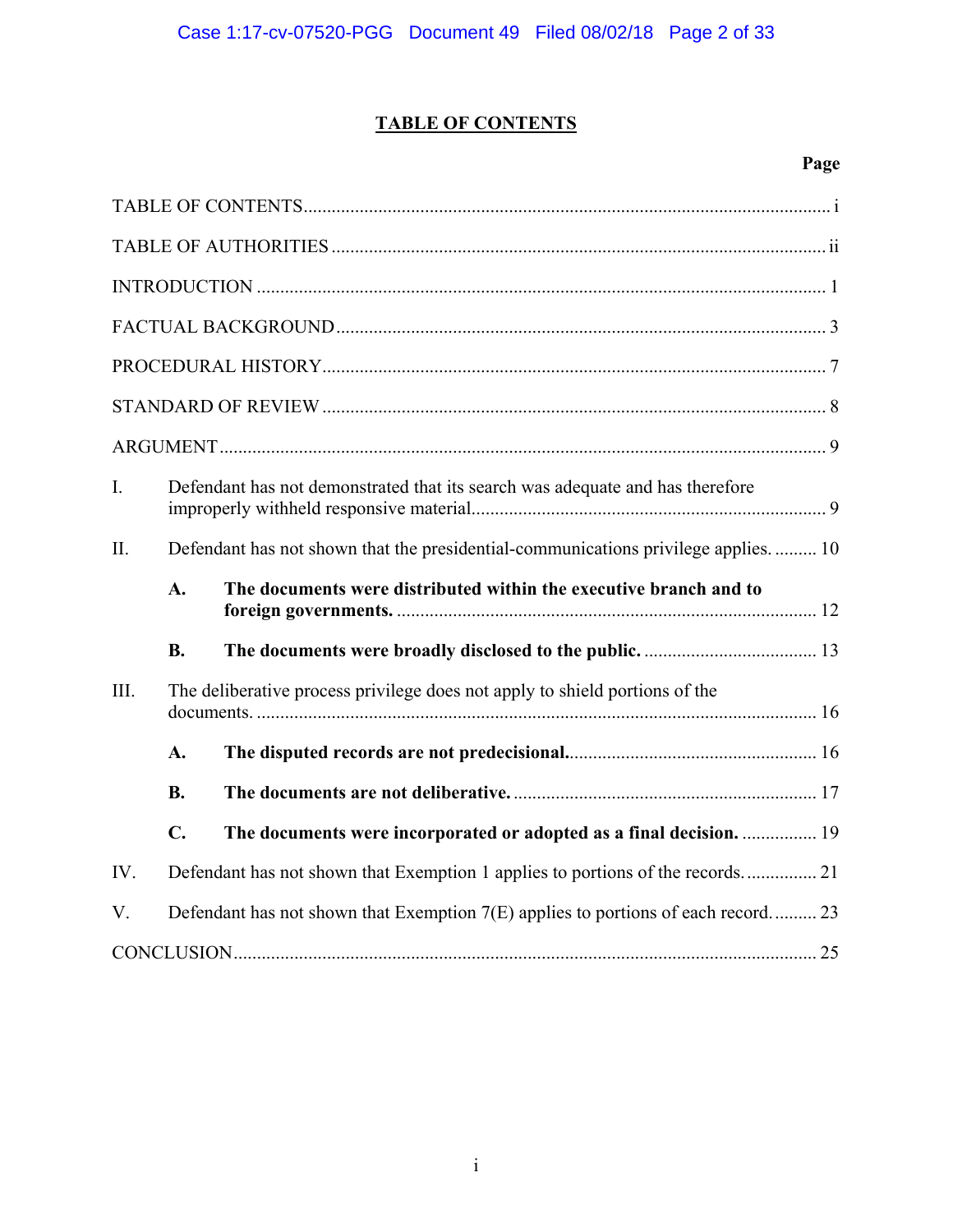# **TABLE OF AUTHORITIES**

# **Page(s)**

# **Cases**

| $ACLU$ v. DOJ,                                                |
|---------------------------------------------------------------|
| Associated Press v. DOJ,                                      |
| Associated Press v. DOJ,                                      |
| Aziz v. Trump,                                                |
| Bloomberg, L.P. v. Bd. of Governors of the Fed. Reserve Sys., |
| Brennan Ctr. for Justice v. U.S. Dep't of Justice,            |
| Campbell v. U.S. Dep't of Justice,                            |
| Coastal States Gas Corp. v. Dep't of Energy,                  |
| Ctr. for Effective Gov't v. U.S. Dep't of State,              |
| Darweesh v. Trump,                                            |
| Defenders of Wildlife v. U.S. Border Patrol,                  |
| Doyle v. FBI,                                                 |
| Grand Cent. P'ship v. Cuomo,                                  |
| Halpern v. FBI,                                               |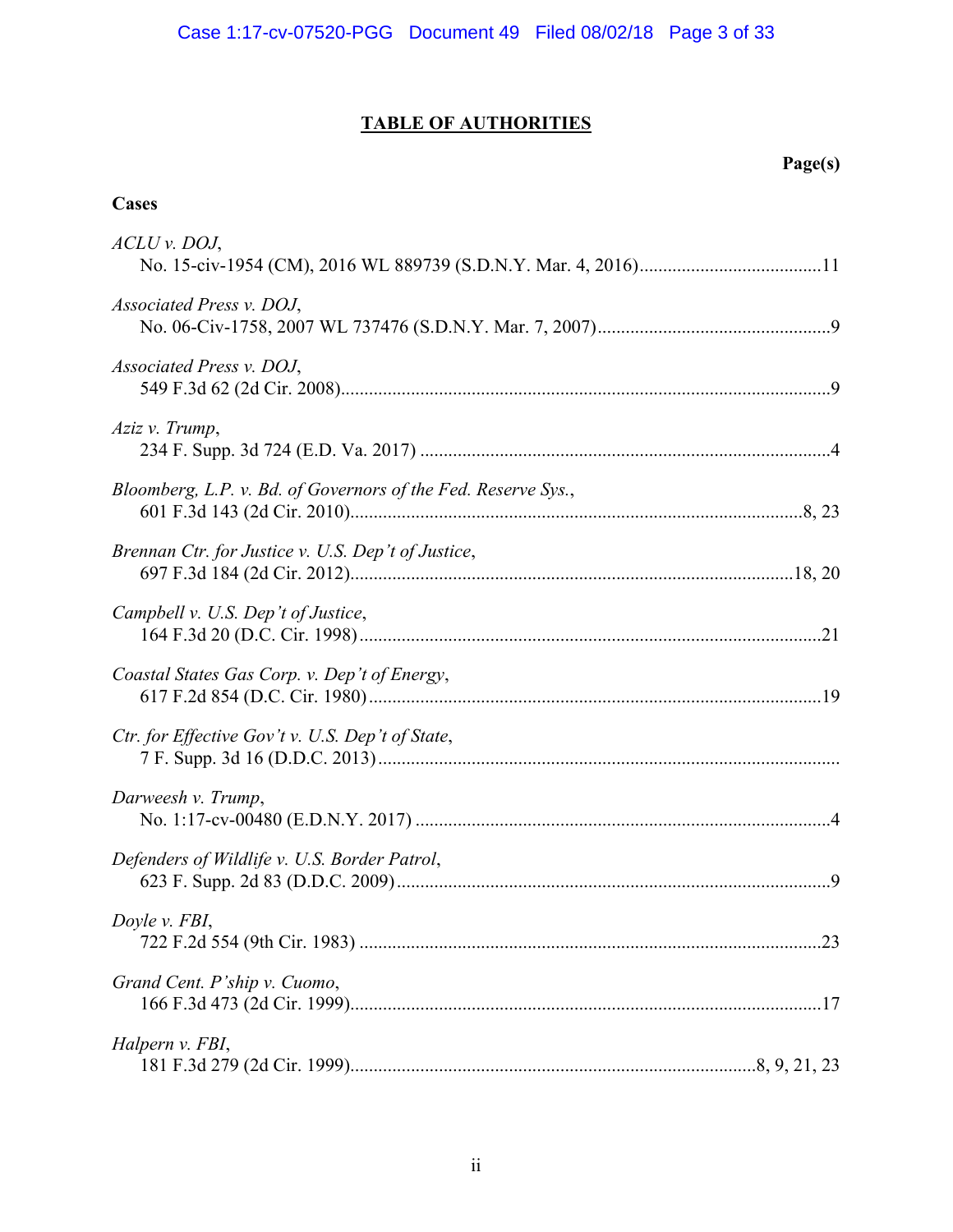# Case 1:17-cv-07520-PGG Document 49 Filed 08/02/18 Page 4 of 33

| Hawaii v. Trump,                                                      |  |
|-----------------------------------------------------------------------|--|
| Int'l Refugee Assistance Proj. v. Trump,                              |  |
| Int'l Refugee Assistance Proj. v. Trump,                              |  |
| Int'l Refugee Assistance Proj. v. Trump,                              |  |
| Islamic Shura Council of S. Cal. v. FBI,                              |  |
| Judicial Watch, Inc. v. Dep't of Justice,                             |  |
| Katzman v. CIA,                                                       |  |
| Korematsu v. United States,                                           |  |
| Louhghalam v. Trump,                                                  |  |
| N.Y. Times Co. v. U.S. Dep't of Justice,                              |  |
| Nat'l Archives & Records Admin. v. Favish,                            |  |
| Nat'l Council of La Raza v. Dep't of Justice,                         |  |
| Nat'l Day Laborer Org. Network v. U.S. Immig. & Customs Enf't Agency, |  |
| Nat'l Day Laborer Org. Network v. U.S. Immig. & Customs Enf't Agency, |  |
| NLRB v. Robbins Tire & Rubber Co.,                                    |  |
| $NLRB$ v. Sears, Roebuck & Co.,                                       |  |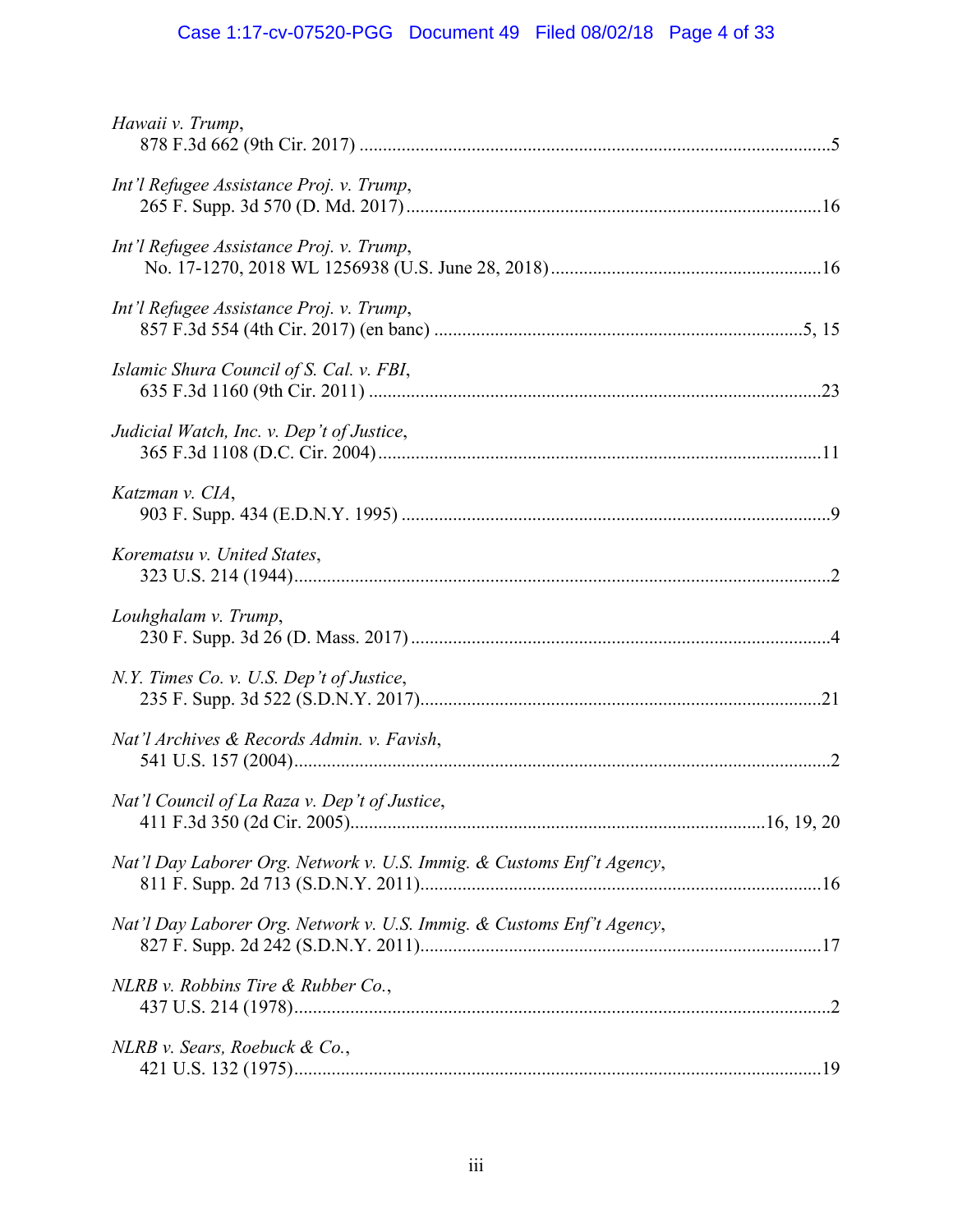# Case 1:17-cv-07520-PGG Document 49 Filed 08/02/18 Page 5 of 33

| In re Sealed Case,                                                 |  |
|--------------------------------------------------------------------|--|
| Tigue v. Dep't of Justice,                                         |  |
| Trump v. Hawaii,                                                   |  |
| Trump v. Hawaii,                                                   |  |
| Trump v. Int'l Refugee Assistance Proj.,                           |  |
| Trump v. Int'l Refugee Assistance Project,                         |  |
| U.S. Dep't of Justice v. Reporters Comm. for Freedom of the Press, |  |
| Vaughn v. Rosen,                                                   |  |
| Washington v. Trump,                                               |  |
| Weiner v. FBI,                                                     |  |
| <b>Statutes</b>                                                    |  |
|                                                                    |  |
|                                                                    |  |
|                                                                    |  |
|                                                                    |  |
|                                                                    |  |
|                                                                    |  |
| <b>Other Authorities</b>                                           |  |

| Appl. (17A560) for Stay Pending Appeal, Trump v. Int'l Refugee Assistance |  |
|---------------------------------------------------------------------------|--|
| <i>Proj., Trump v. Int'l Refugee Assistance Proj.,</i>                    |  |
|                                                                           |  |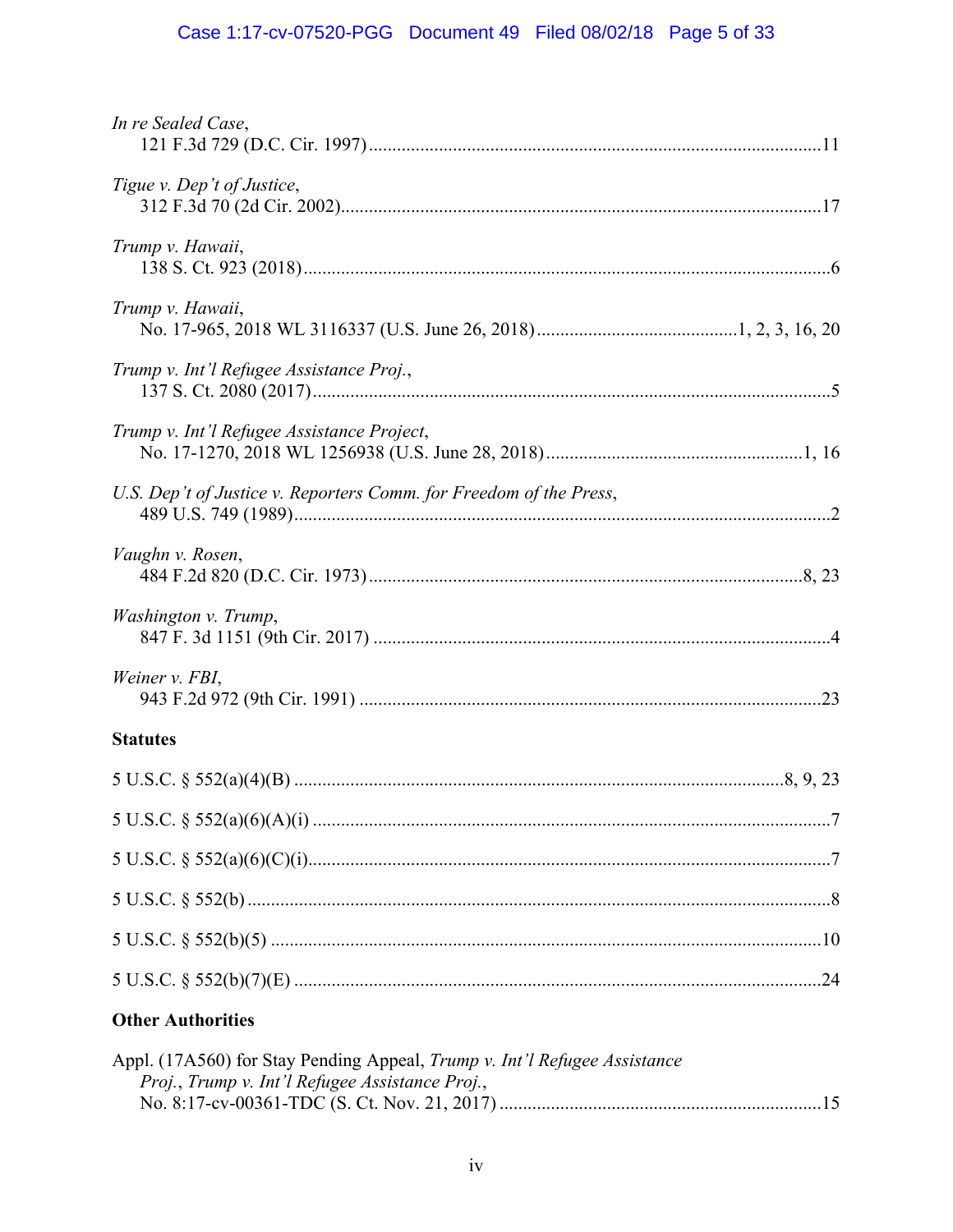| Federation of American Scientists, Citizenship Likely an Unreliable Indicator of<br>Terrorist Threat to the United States (2017),                                                                                                                                                                                                                       |
|---------------------------------------------------------------------------------------------------------------------------------------------------------------------------------------------------------------------------------------------------------------------------------------------------------------------------------------------------------|
| Anjali Singhvi & Alicia Parlapiano, Ban: Who Is Barred and Who Is Not,                                                                                                                                                                                                                                                                                  |
| Br. for Pet'r, Trump v. Hawaii,<br>No. 17-965 (U.S. Feb. 2018), https://www.supremecourt.gov/DocketPDF/17/17-                                                                                                                                                                                                                                           |
| Donald Trump (@realDonaldTrump), Twitter (June 5, 2017, 3:29 AM),<br>https://twitter.com/realdonaldtrump/status/871675245043888128?lang=en 16                                                                                                                                                                                                           |
| Elizabeth Culliford, Exclusive: U.S. Demands Nations Provide More Traveler Data or                                                                                                                                                                                                                                                                      |
|                                                                                                                                                                                                                                                                                                                                                         |
|                                                                                                                                                                                                                                                                                                                                                         |
| Fact Sheet: President Donald J. Trump Strengthens Security Standards for Traveling to<br>America, White House (Sept. 24, 2017), https://www.whitehouse.gov/briefings-<br>statements/president-donald-j-trump-strengthens-security-standards-traveling-                                                                                                  |
| Fact Sheet: Proclamation on Enhancing Vetting Capabilities & Processes for Detecting<br>Attempted Entry Into the United States by Terrorists or Other Public-Safety Threats,<br>White House (Sept. 24, 2017), https://www.whitehouse.gov/briefings-statements/fact-<br>sheet-proclamation-enhancing-vetting-capabilities-processes-detecting-attempted- |
| FAQ: Proclamation on Enhancing Vetting Capabilities and Processes for Detecting<br>Attempted Entry into the United States by Terrorists or Other Public-Safety Threats.<br>White House (Sept. 24, 2017), https://www.whitehouse.gov/briefings-statements/faq-<br>proclamation-enhancing-vetting-capabilities-processes-detecting-attempted-entry-       |
|                                                                                                                                                                                                                                                                                                                                                         |
|                                                                                                                                                                                                                                                                                                                                                         |
|                                                                                                                                                                                                                                                                                                                                                         |
| Michael D. Shear & Ron Nixon, How Trump's Rush to Enact an Immigration Ban                                                                                                                                                                                                                                                                              |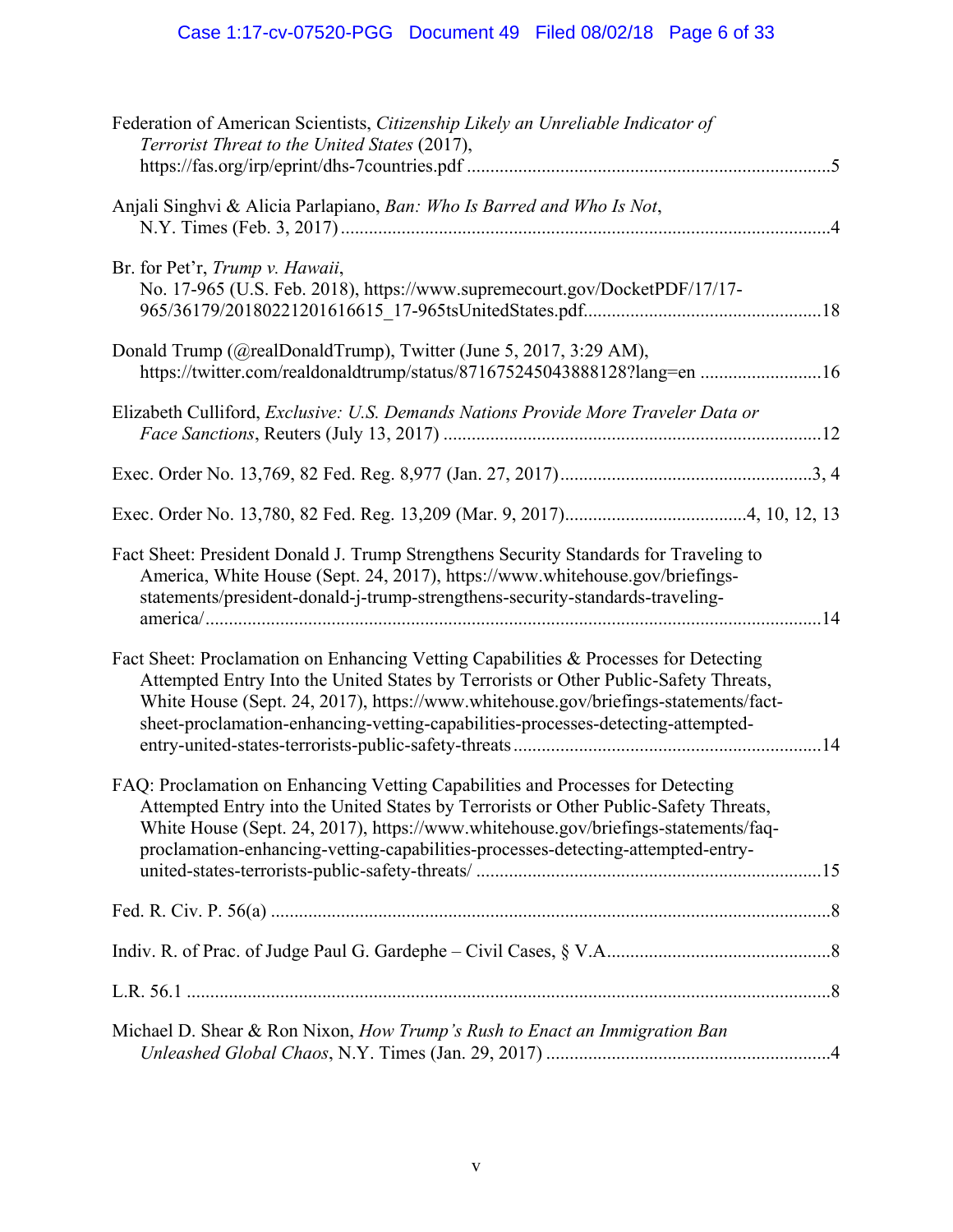# Case 1:17-cv-07520-PGG Document 49 Filed 08/02/18 Page 7 of 33

| Harsha Panduranga et al., <i>Extreme Vetting &amp; the Muslim Ban</i> , Brennan Ctr. for J. (2017),<br>https://www.brennancenter.org/sites/default/files/publications/extreme_vetting_full_1                                                                                                                                                                                                                                                                                                                                                              |  |
|-----------------------------------------------------------------------------------------------------------------------------------------------------------------------------------------------------------------------------------------------------------------------------------------------------------------------------------------------------------------------------------------------------------------------------------------------------------------------------------------------------------------------------------------------------------|--|
| President Donald J. Trump Announces Enhanced Security Measures, White House (Sept.<br>24, 2017), https://www.whitehouse.gov/briefings-statements/president-donald-j-                                                                                                                                                                                                                                                                                                                                                                                      |  |
| Press Briefing, U.S. Dep't of State (Sept. 26, 2017)                                                                                                                                                                                                                                                                                                                                                                                                                                                                                                      |  |
| Press Release, Donald J. Trump for President, Donald J. Trump Statement on Preventing<br>Muslim Immigration (Dec. 7, 2015), http://www.donaldjtrump.com/press-<br>releases/donald-j.-trump-statement-on-preventing-muslim-immigration<br>[https://web.archive.org/web/20151207230751/http://www.donaldjtrump.com/press-<br>releases/donald-j.-trump-statement-on-preventing-muslim-<br>immigration]https://web.archive.org/web/20151207230751/http://www.donaldjtrump.<br>com/press-releases/donald-j.-trump-statement-on-preventing-muslim-immigration]3 |  |
|                                                                                                                                                                                                                                                                                                                                                                                                                                                                                                                                                           |  |
|                                                                                                                                                                                                                                                                                                                                                                                                                                                                                                                                                           |  |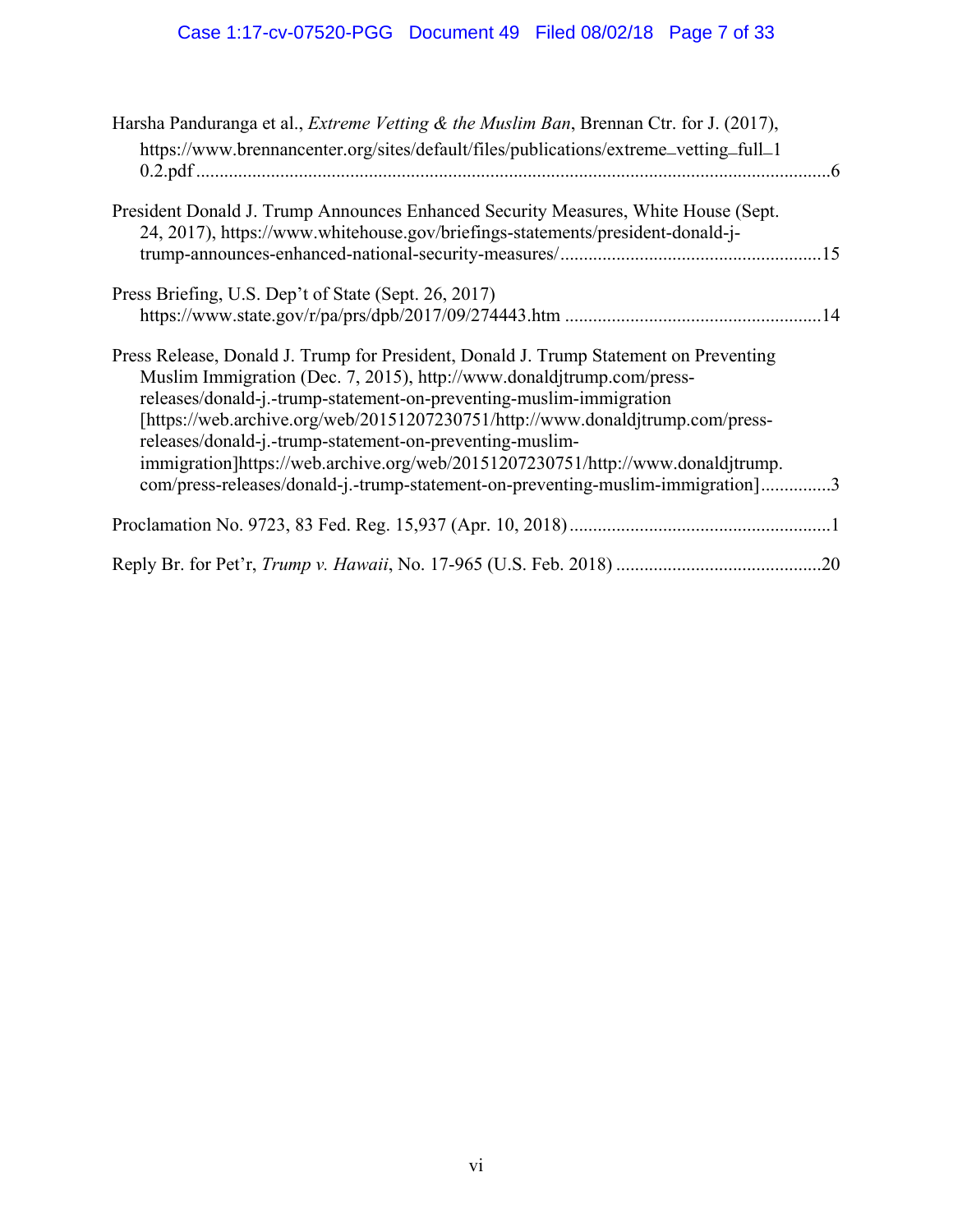#### **INTRODUCTION**

Plaintiff Brennan Center for Justice at New York University School of Law brings this action pursuant to the Freedom of Information Act ("FOIA") for documents related to Proclamation 9645—President Trump's Muslim travel ban. Specifically, Plaintiff seeks reports that the Administration asserts are the product of its "worldwide review" of information-sharing practices, policies, and capabilities of foreign nations—reports which, according to the government, support President Trump's targeting of eight countries in this Proclamation.<sup>1</sup>

As this Court is surely aware, the Supreme Court recently overturned a preliminary injunction barring application of Proclamation 9645, *see Trump v. Hawaii*, No. 17-965, 2018 WL 3116337, at \*25 (U.S. June 26, 2018), and similarly vacated the preliminary injunction in *Trump v. International Refugee Assistance Project*, No. 17-1270, 2018 WL 1256938, at \*1 (U.S. 2018). Although it remanded both for further proceedings (*see id.*; *Hawaii*, 2018 WL 3116337, at \*25), in practice the ban will remain in effect for the foreseeable future. And without disclosure of the records sought in the current FOIA action, so too will the public's uncertainty over whether the President's policy "result[ed] from a justification independent of unconstitutional grounds." *Hawaii*, 2018 WL 3116337, at \*21. While there is ample evidence that the President expressly promised to ban Muslims and denigrated Islam (*see id.* at \*18-19), there is no equivalent public evidence—only mere assertion by the government—that the ban truly "reflects the results of a worldwide review process undertaken by multiple Cabinet officials and their agencies" (*id.* at \*22). The results of the worldwide review process have never been seen by any court or the public, and the disclosure of these documents was not litigated in the travel ban cases.

<u>.</u>

<sup>&</sup>lt;sup>1</sup> Although originally listed in the Proclamation, Chad was removed from the list of banned countries on April 10, 2018. Proclamation No. 9723, 83 Fed. Reg. 15,937 (Apr. 10, 2018), Kala Decl. Ex. 14.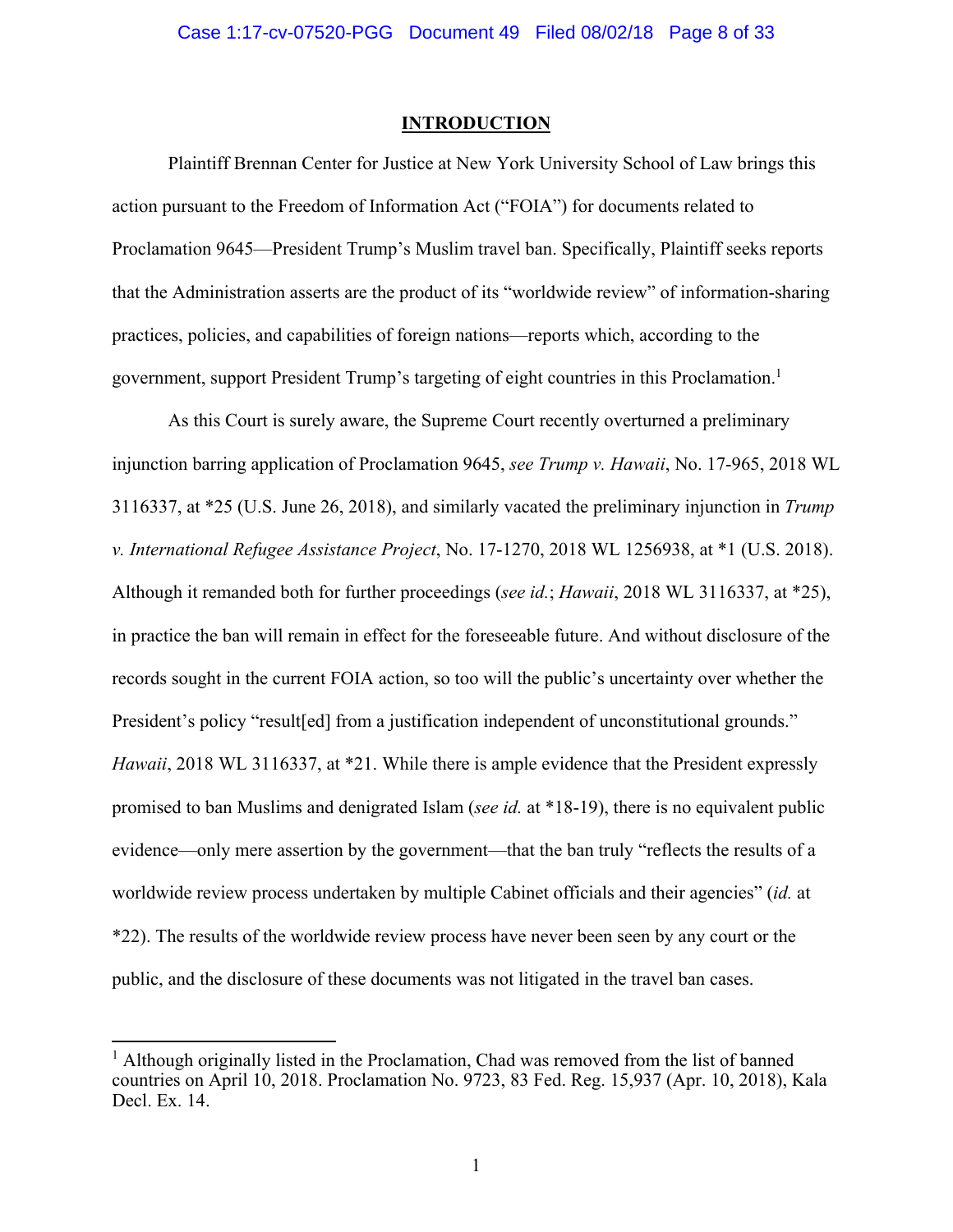#### Case 1:17-cv-07520-PGG Document 49 Filed 08/02/18 Page 9 of 33

As Justice Sotomayor noted in her dissent in *Hawaii*, there are "stark parallels" between the travel ban and the Japanese internment at issue in *Korematsu v. United States*, 323 U.S. 214 (1944), *abrogated by Hawaii*, 2018 WL 3116337, at \*24. In both instances "there was strong evidence that impermissible hostility and animus motivated the Government's policy"; and in both "the Government was unwilling to reveal its own intelligence agencies' views of the alleged security concerns to the very citizens it purported to protect." *Hawaii*, 2018 WL 3116337, at \*48 (Sotomayor, J., dissenting).

Because the government refused to reveal its evidence in the litigation challenging the ban, the public now depends on FOIA to determine whether the deceptions and ensuing national tragedy and disgrace of *Korematsu* are being replayed in the travel ban. "The basic purpose of FOIA is to ensure an informed citizenry, vital to the functioning of a democratic society, needed to check against corruption and to hold the governors accountable to the governed." *NLRB v. Robbins Tire & Rubber Co.*, 437 U.S. 214, 242 (1978). Or as put more bluntly in another Supreme Court decision, FOIA protects the right of all Americans "to 'know what their Government is up to.'" *Nat'l Archives & Records Admin. v. Favish*, 541 U.S. 157, 171-72 (2004) (quoting *U.S. Dep't of Justice v. Reporters Comm. for Freedom of the Press*, 489 U.S. 749, 773 (1989)). And this right is all the more important when the citizenry's principal recourse in the face of potentially unconstitutional executive action must come not through the courts but through the ballot box. Few, if any, FOIA cases implicate the statute's high purpose more compellingly than this one.

Defendant United States Department of State, which has possession and control of the responsive records, has refused to disclose these records and has moved instead for summary judgment, asserting that the records are protected under several of FOIA's narrow exemptions.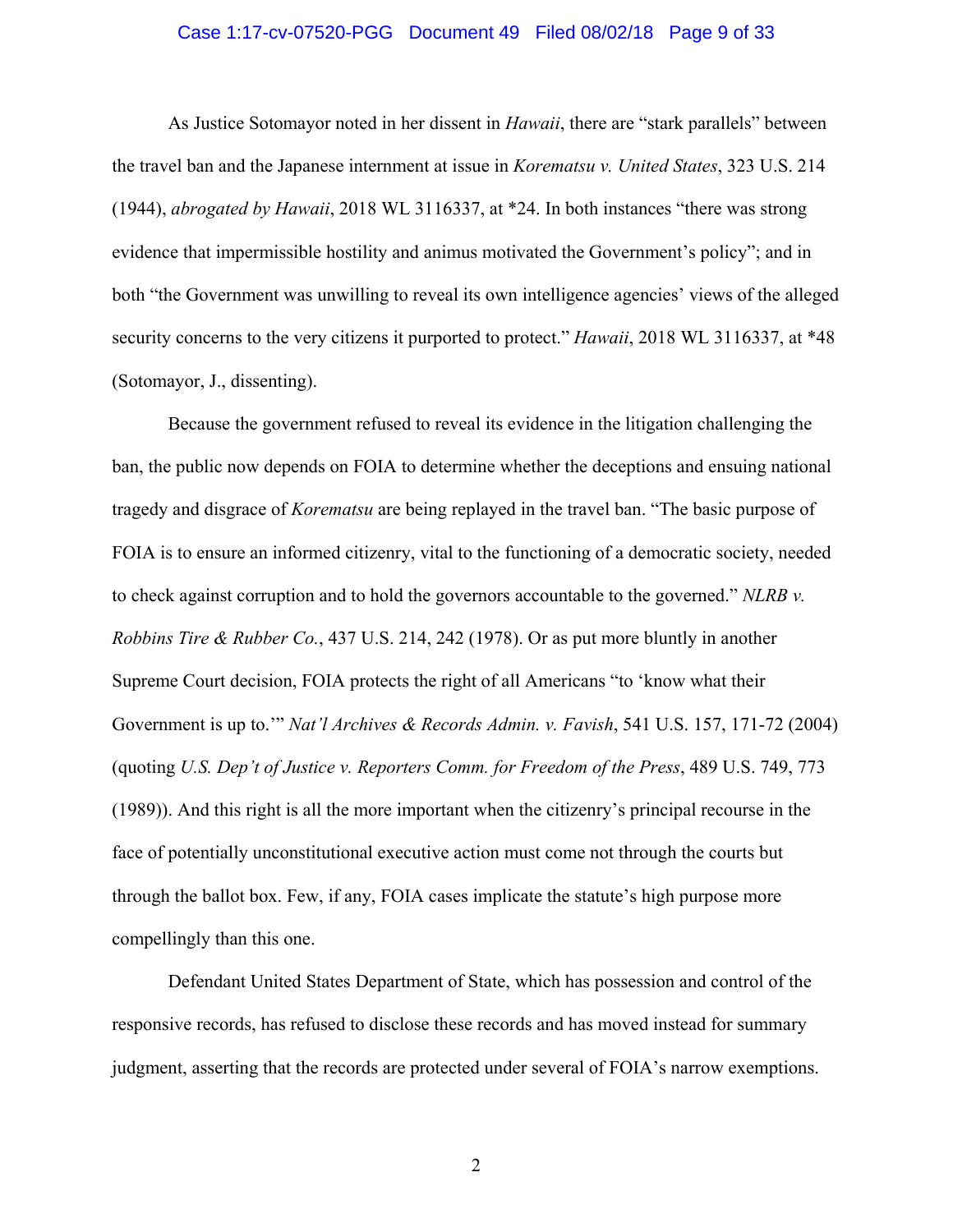#### Case 1:17-cv-07520-PGG Document 49 Filed 08/02/18 Page 10 of 33

Plaintiff opposes Defendant's motion because Defendant neither performed an adequate search for all responsive records nor carried its burden to show that the claimed exemptions apply to the identified records. Plaintiff also cross-moves for an order declaring that the disputed documents do not fall within Exemption 5. As for Defendant's claims of Exemption 1 and 7(E), the Court should deny Defendant's motion and require further justification.

### **FACTUAL BACKGROUND**

The President and his advisers made "a series of statements [about Muslims and Islam] casting doubts on the official objective of the Proclamation," *Hawaii*, 2018 WL 3116337, at \*18, including calling for a "total and complete shutdown of Muslims entering the United States until our country's representatives can figure out what is going on." *Id.*

One week after his Inauguration, President Trump, in fulfillment of his campaign promise to ban Muslims,<sup>2</sup> issued the first of his three Muslim bans. *See* Exec. Order No. 13,769, 82 Fed. Reg. 8,977 (Jan. 27, 2017), Declaration of Ishita Kala ("Kala Decl.") Ex. 8. The first ban temporarily halted entry of nationals from seven Muslim-majority countries—Iraq, Iran, Libya, Somalia, Sudan, Syria, and Yemen—temporarily suspended the U.S. Refugee Admissions Program, established a policy of prioritizing certain religious denominations over others upon resuming the Refugee Program, and indefinitely barred Syrian refugees. *See id.* §§ 3, 5. The ban also explicitly stereotyped Muslims, stating that they "place violent ideologies over American law" and "engage in acts of bigotry or hatred," such as "'honor killings' [and] other forms of violence against women." *Id.* § 1. The ban extended to legal permanent residents of the United

<sup>2</sup> Press Release, Donald J. Trump for President, Donald J. Trump Statement on Preventing Muslim Immigration (Dec. 7, 2015), http://www.donaldjtrump.com/press-releases/donald-j. trump-statement-on-preventing-muslim-immigration

<sup>[</sup>https://web.archive.org/web/20151207230751/http://www.donaldjtrump.com/pressreleases/donald-j.-trump-statement-on-preventing-muslim-immigration], Kala Decl. Ex. 4.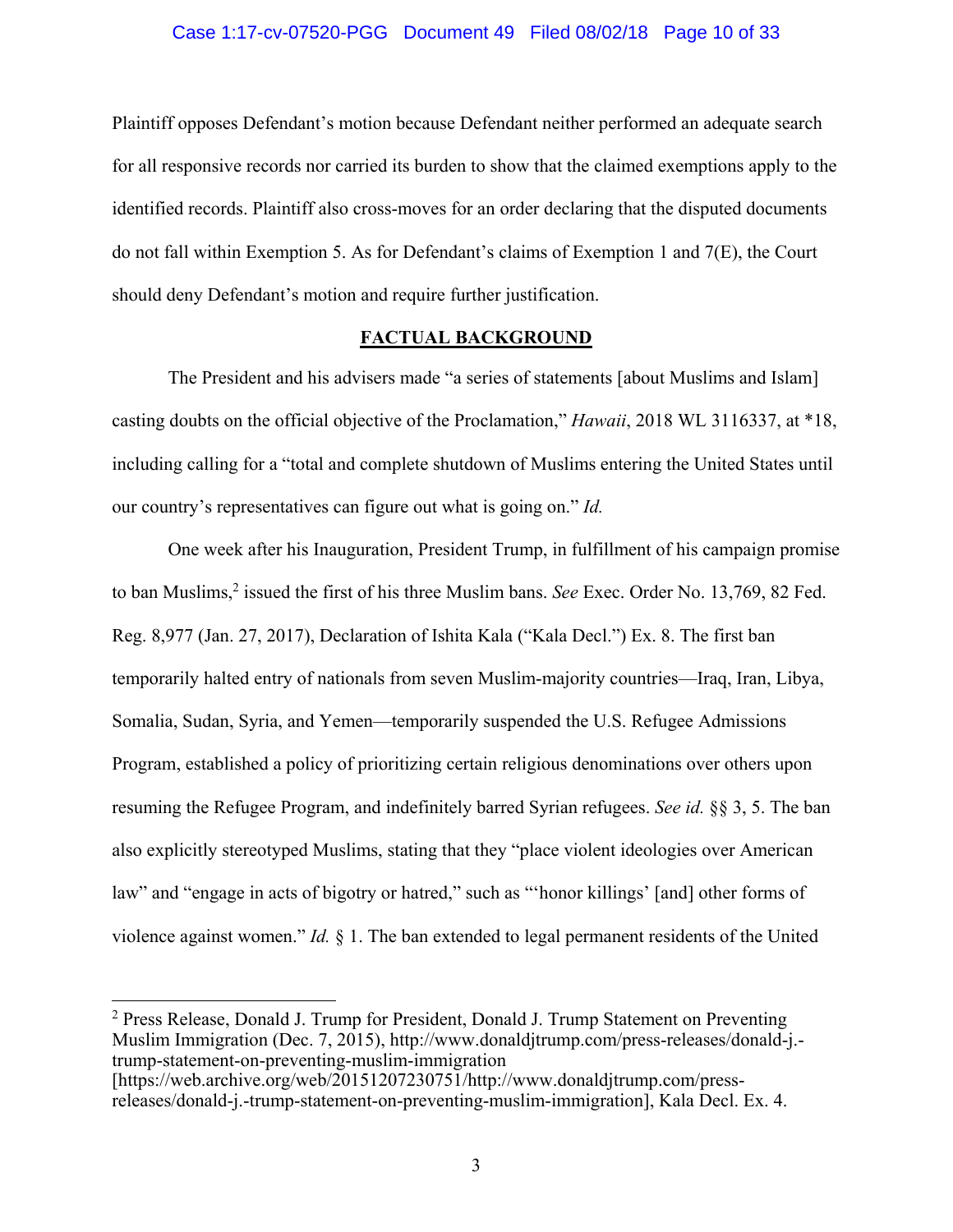#### Case 1:17-cv-07520-PGG Document 49 Filed 08/02/18 Page 11 of 33

States, who, in some instances, had never lived outside the United States during their adulthood. *Id.* § 3(c).

It does not appear that the administration consulted experts in its Defense or State Departments or the Department of Homeland Security ("DHS") before issuing the ban. Michael D. Shear & Ron Nixon, *How Trump's Rush to Enact an Immigration Ban Unleashed Global Chaos*, N.Y. Times (Jan. 29, 2017), https://www.nytimes.com/2017/01/29/us/politics/donaldtrump-rush-immigration-order-chaos.html, Kala Decl. Ex. 10. Instead, after the ban was in place, it charged the Secretary of DHS, in consultation with the Secretary of State and the Director of National Intelligence, with immediately beginning a "review to determine the information needed from any country to adjudicate any visa . . . in order to determine that the individual seeking the benefit is who the individual claims to be and is not a security or public-safety threat." Exec. Order No. 13,769, 82 Fed. Reg. 8,977, § 3.

Legal challenges were immediately filed in courts across the nation, and courts quickly enjoined key provisions of the ban.<sup>3</sup> While short-lived, the effects of the ban were widespread, as the government revoked "[m]ore than 100,000 visas for foreigners inside and outside the United States" from the listed, Muslim-majority countries.<sup>4</sup>

Rather than appealing these decisions, President Trump issued the second ban. *See* Exec. Order No. 13,780, 82 Fed. Reg. 13,209 (Mar. 9, 2017), Kala Decl. Ex. 12. This version instituted a 90-day travel ban against persons from six Muslim-majority countries—the same as in the first

<sup>3</sup> *See, e.g.*, *Washington v. Trump*, 847 F. 3d 1151 (9th Cir. 2017); *Aziz v. Trump*, 234 F. Supp. 3d 724 (E.D. Va. 2017); *Darweesh v. Trump*, No. 1:17-cv-00480 (E.D.N.Y. 2017); *Louhghalam v. Trump*, 230 F. Supp. 3d 26 (D. Mass. 2017).

<sup>4</sup> Anjali Singhvi & Alicia Parlapiano, *Ban: Who Is Barred and Who Is Not*, N.Y. Times (Feb. 3, 2017), https://www.nytimes.com/interactive/2017/01/31/us/politics/trump-immigration-bangroups.html, Kala Decl. Ex. 11.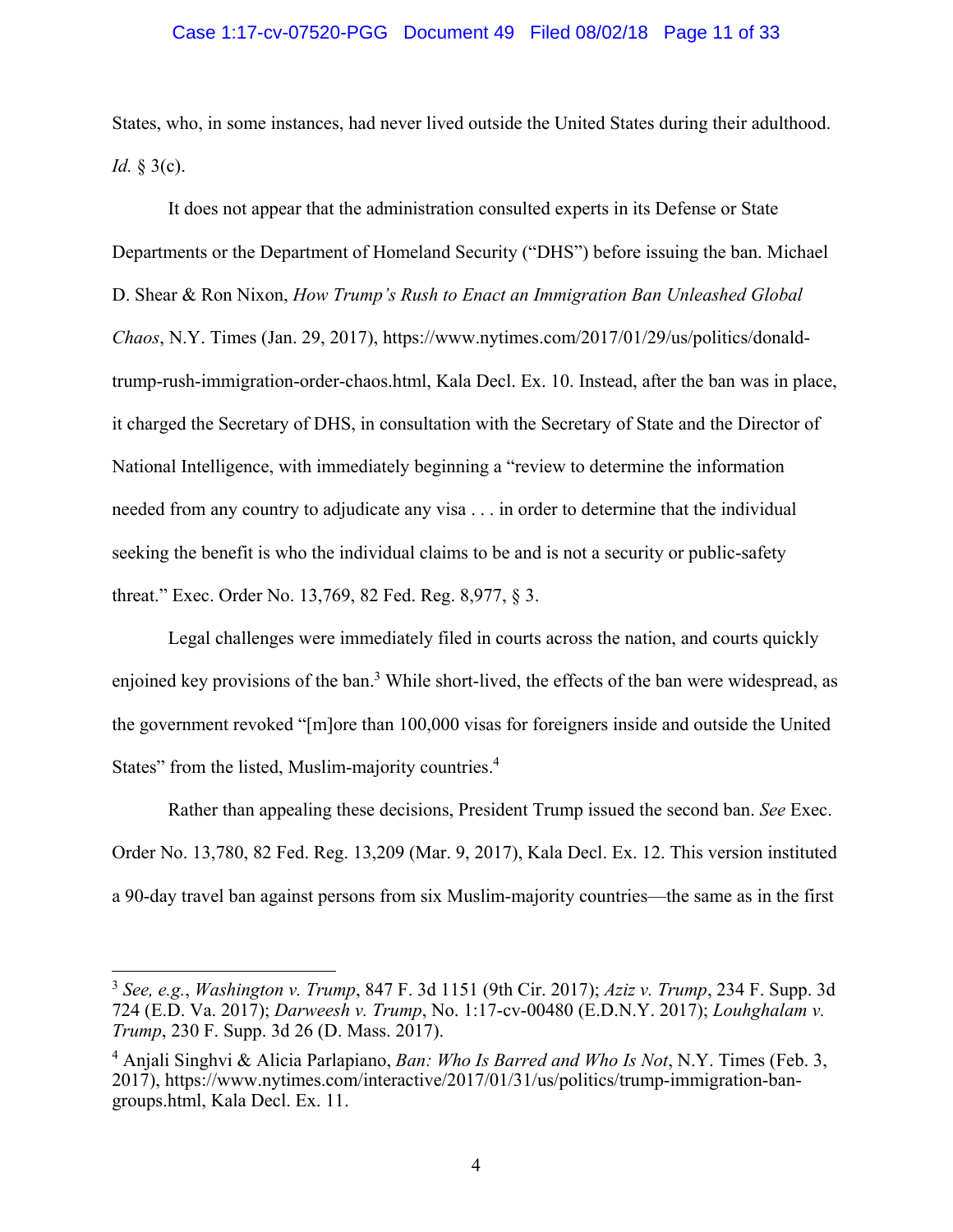#### Case 1:17-cv-07520-PGG Document 49 Filed 08/02/18 Page 12 of 33

ban, except Iraq—and a worldwide 120-day suspension of refugee processing. *See id.* The administration did not represent that it had developed additional information about the difficulties of vetting nationals from the affected countries, and did not heed a DHS report concluding that country of citizenship was "unlikely to be a reliable indicator of potential terrorist activity." Federation of American Scientists, *Citizenship Likely an Unreliable Indicator of Terrorist Threat to the United States* (2017), https://fas.org/irp/eprint/dhs-7countries.pdf (prepared at the request of the Acting Under Secretary for Intelligence and Analysis, U.S. Dep't of Homeland Security), Kala Decl. Ex. 13. Instead, this second version of the ban again instructed the Secretary of DHS to collect information through a "worldwide review" to "identify whether, and if so what, additional information will be needed from each foreign country to adjudicate an application by a national of that country for a visa, admission, or other benefit under the INA (adjudications) in order to determine that the individual is not a security or publicsafety threat." Kala Decl. Ex. 12, § 2.

The second iteration of the ban was also successfully challenged in court. *See Int'l Refugee Assistance Proj. v. Trump*, 857 F.3d 554 (4th Cir. 2017) (en banc); *Hawaii v. Trump*, 878 F.3d 662 (9th Cir. 2017). In June 2017, however, the Supreme Court allowed the provisions to be implemented against persons who lack a "bona fide relationship with a person or entity in the United States." *Trump v. Int'l Refugee Assistance Proj.*, 137 S. Ct. 2080, 2086 (2017). By its terms, the second ban expired in September 2017.

On September 24, 2017, President Trump released the third iteration of the ban in the form of a Proclamation. *See* Dkt. #1-1. The government asserts that the Proclamation is based on the "worldwide review" ordered in the second ban, and specifically two reports submitted by the Secretary of DHS to the President on July 9 and September 15, 2017. *See id.* § 1(c)-(j). The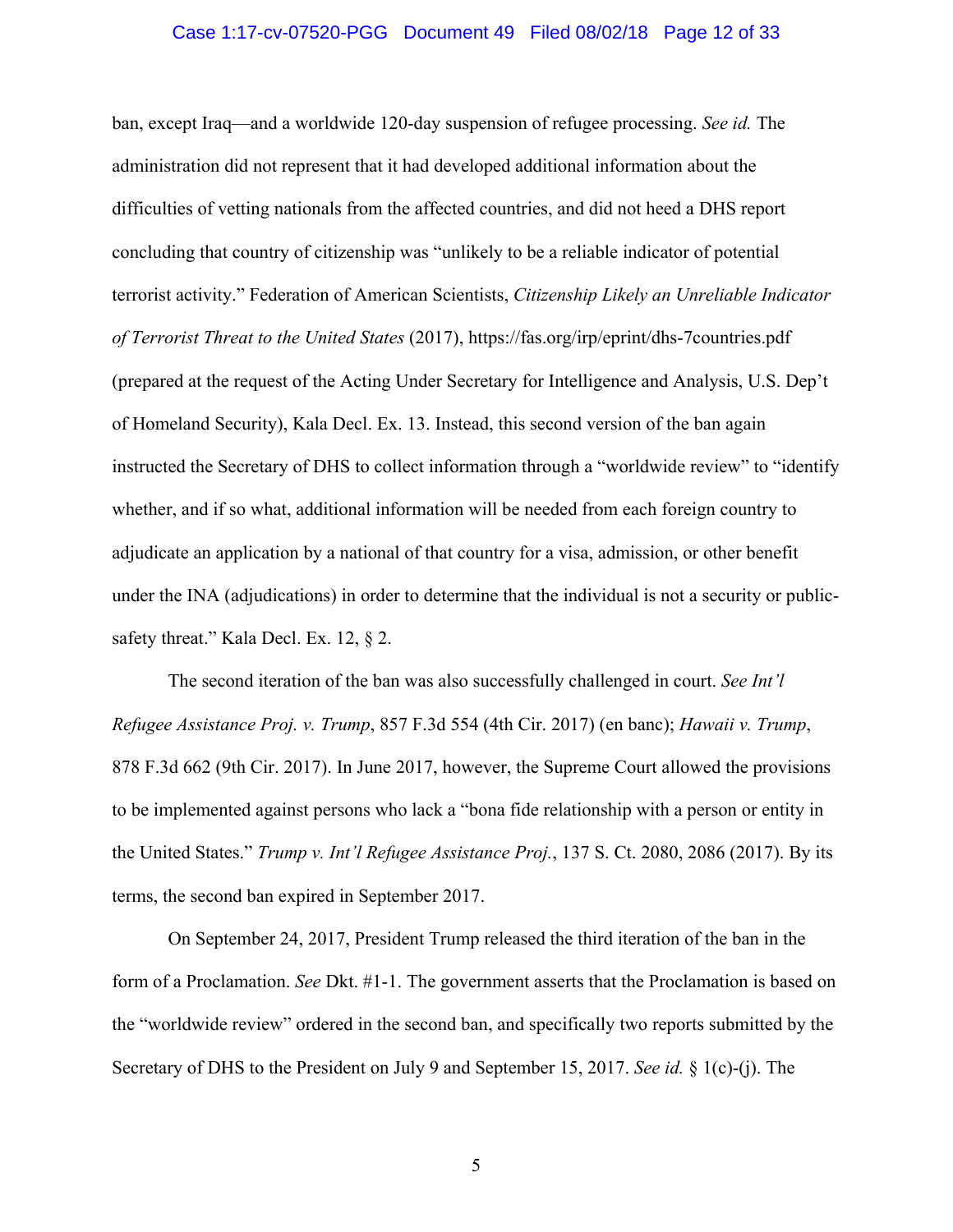#### Case 1:17-cv-07520-PGG Document 49 Filed 08/02/18 Page 13 of 33

Proclamation restricts entry of persons into the United States from six Muslim-majority countries—Chad,<sup>5</sup> Iran, Libya, Somalia, Syria, and Yemen—and two non-Muslim majority countries—North Korea and Venezuela. *See id.* § 2(a)-(h). Functionally, it bans 76% of nonimmigrant visa applicants and 91% of immigrant visa applicants affected by the previous bans and thus restricts predominantly Muslim immigration to the United States.<sup>6</sup>

According to the Proclamation, the July 2017 report by the Secretary of DHS "developed a baseline for the kinds of information required from foreign governments to support the United States Government's ability to confirm the identity of individuals seeking entry into the United States." Dkt. #1-1, § 1(c). That baseline was allegedly meant to capture information about identity-management, national security, and public safety. *Id.* According to the Proclamation, the Secretary of DHS originally found that sixteen countries were "inadequate" with respect to the baseline and thirty-one countries were "'at risk' of becoming 'inadequate.'" *See id.* § 1(e). Following a 50-day engagement period with foreign countries, the Secretary of DHS issued another report to President Trump identifying countries for inclusion in the Proclamation. *See id.* § 1(f). The Administration has publicly asserted that President Trump "adopt[ed]" the Secretary's conclusions. Transcript of Oral Argument, *Trump v. Hawaii*, 138 S. Ct. 923 (2018) (No. 17-965), Kala Decl. Ex. 16, at 3 ("The proclamation adopts those recommendations."). The reports have not been made public or produced in any court proceeding.

<sup>5</sup> *See supra* n.1.

<sup>6</sup> *See* Harsha Panduranga et al., *Extreme Vetting & the Muslim Ban*, Brennan Ctr. for J. (2017), https://www.brennancenter.org/sites/default/files/publications/extreme\_vetting\_full\_10.2.pdf, Kala Decl. Ex. 15, at 14.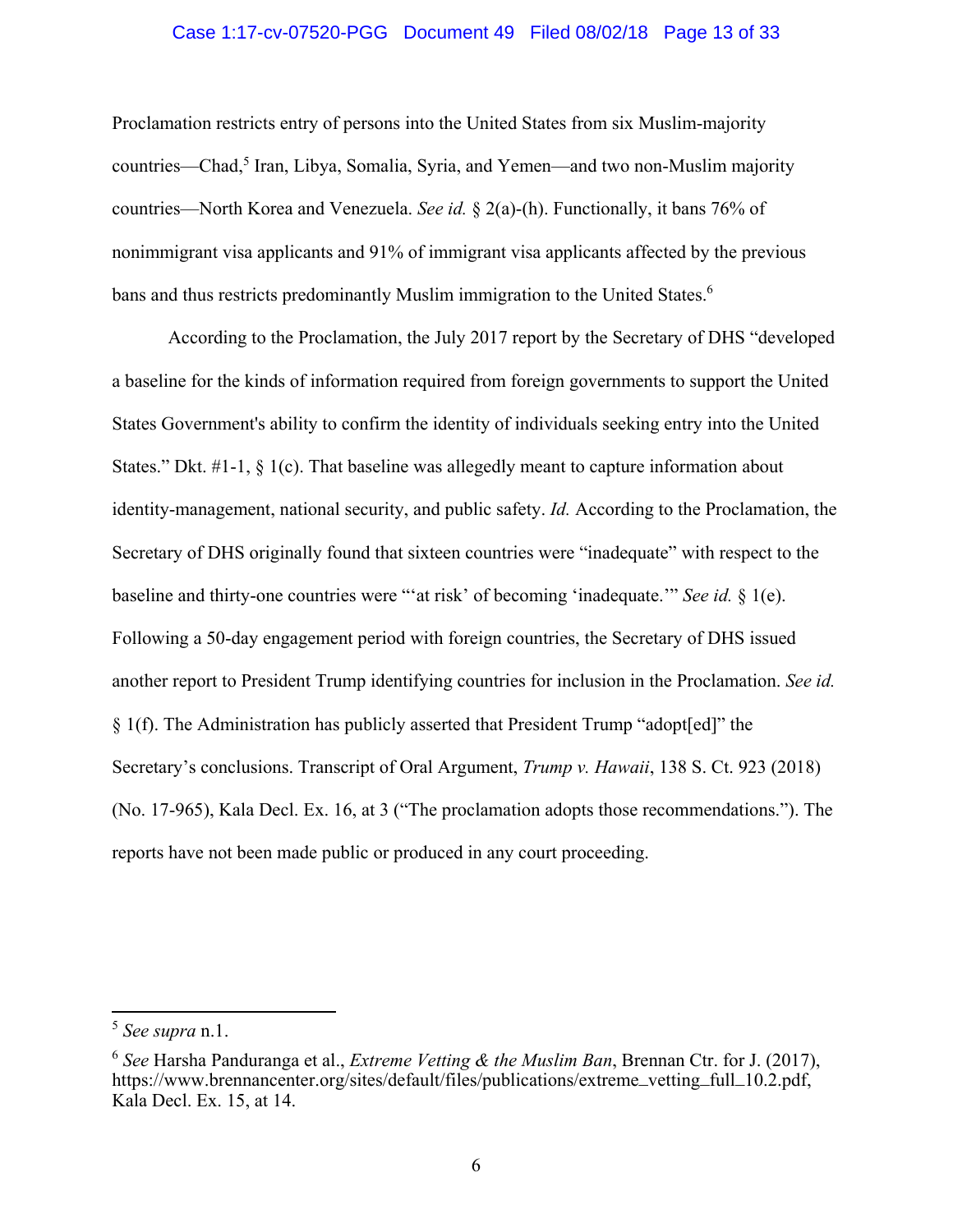## **PROCEDURAL HISTORY**

On July 20, 2017, Plaintiff submitted its FOIA request, which generally requested information related to the Administration's extreme vetting practices. Dkt. #1-2. On July 24, 2017, Defendant granted Plaintiff's request for expedited processing, *see* Dkt. #1-3, but had not made a determination on the request as of October 1, 2017—well past the 20-day statutory deadline, *see* Dkt. #24, ¶ 2; 5 U.S.C. § 552(a)(6)(A)(i). Plaintiff's administrative remedies were thus deemed constructively exhausted, 5 U.S.C. §  $552(a)(6)(C)(i)$ , and Plaintiff filed the instant action on October 2, 2017, *see* Dkt. #1.

This action seeks only a subset of Plaintiff's original request—the report submitted by the Secretary of DHS to President Trump on July 9, 2017, referred to in Section 1(c) of the Proclamation; the report submitted by the Secretary to the President on September 15, 2017, referred to in Section 1(h) of the Proclamation; and, to the extent not included in those two reports, the final reports submitted by the Secretary to the President for the sixteen "inadequate" countries referenced in Section 1(e) of the Proclamation and the eight countries targeted for visa restrictions and discussed in Section 2 of the Proclamation. *See* Dkt. #1.7

Defendant eventually identified five documents responsive to the subset of Plaintiff's request at issue in this action—the July 2017 report ("Report"), Attachments A and B thereto, the September 2017 report ("Memorandum"), and Attachment A thereto—but withheld each document in full based on a claim of the presidential communications privilege under Exemption 5. *See* Second Declaration of Eric F. Stein ("Second Stein Decl.") Exs. 1-2, Kala Decl. Exs. 1-2. Defendant also asserted that Exemption 1 (properly classified information), a different aspect of

 $7$  The remainder of Plaintiff's FOIA request is still pending before the Defendant agency.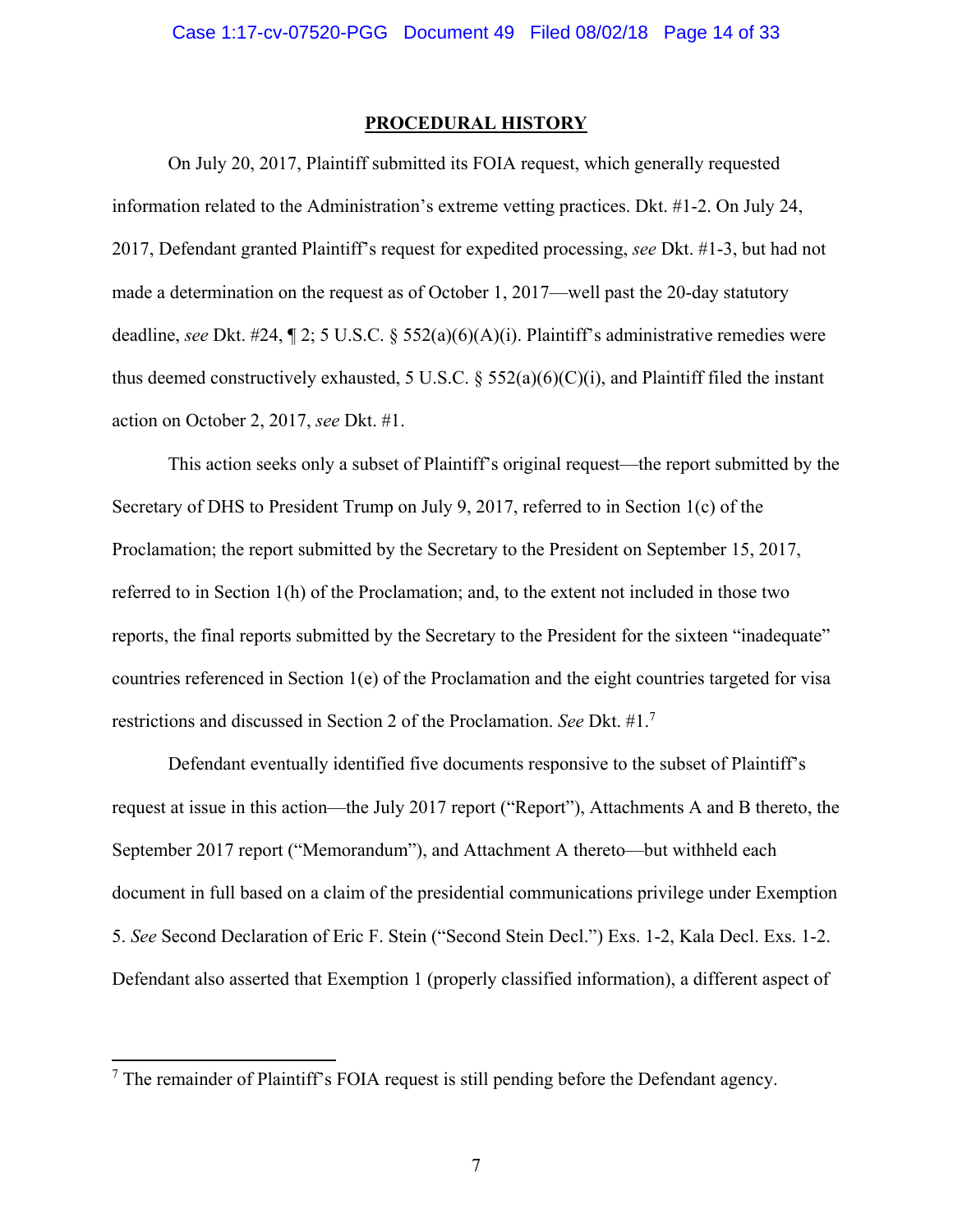Exemption 5 deliberative process privilege), and Exemption 7(E) (law enforcement techniques) applied to the documents in part. *See id.* Defendant moved for summary judgment on May 14, 2018. 8

#### **STANDARD OF REVIEW**

Summary judgment is warranted where material facts are not in genuine dispute and the movant is entitled to judgment as a matter of law. Fed. R. Civ. P. 56(a). Here, as in all FOIA actions, the government has the burden to show that the records fall squarely within the FOIA exemptions. *See* 5 U.S.C. § 552(a)(4)(B). If exemptions apply to only portions of the records, the government must disclose all reasonably segregable non-exempt portions. 5 U.S.C. § 552(b).

In analyzing whether the government has met its burden, the Court must construe the exemptions narrowly, with doubts resolved in favor of disclosure. *See Bloomberg, L.P. v. Bd. of Governors of the Fed. Reserve Sys.*, 601 F.3d 143, 147 (2d Cir. 2010). Because the FOIA statute requires de novo review, *see* 5 U.S.C. § 552(a)(4)(B), "[t]he agency's decision that the information is exempt from disclosure receives no deference," *Bloomberg*, 601 F.3d at 147. The agency must meet its burden of showing that the claimed exemptions apply to the relevant portions of the documents by "describ[ing] in reasonably specific terms the nature of the documents and the justification for nondisclosure." *Halpern v. FBI*, 181 F.3d 279, 285 (2d Cir. 1999). These justifications may be in the form of declarations or an index (collectively known as a *Vaughn* index). *See id.* at 291. But "conclusory and generalized" statements, *id*. at 290; or "explanations [that] read more like a policy justification" that "give[] no contextual

<sup>&</sup>lt;sup>8</sup> Defendant did not include a statement of undisputed material facts along with Defendant's motion papers. *See* L.R. 56.1; Indiv. R. of Prac. of Judge Paul G. Gardephe – Civil Cases, § V.A.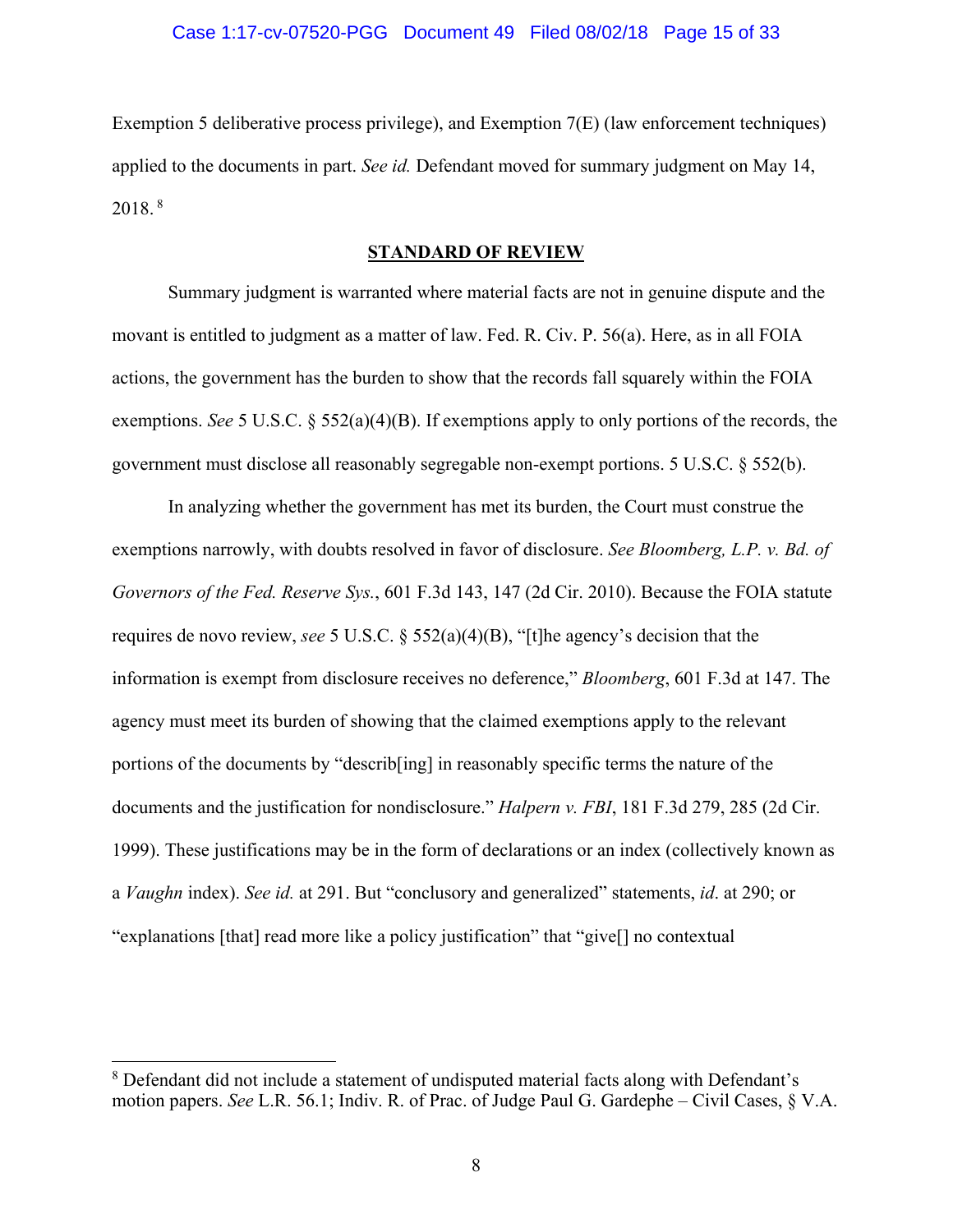#### Case 1:17-cv-07520-PGG Document 49 Filed 08/02/18 Page 16 of 33

description[s] either of the documents subject to redaction or of the specific redactions made to the various documents" are insufficient. *Id.* at 293.

The Court is also authorized to examine withheld documents *in camera*. *See* 5 U.S.C. §  $552(a)(4)(B)$ . If the Court concludes that the government has not sustained its burden to justify withholdings, it may order the government to disclose the records, *see* 5 U.S.C. § 552(a)(4)(B), or alternatively, require further justification for the claimed exemption. *See, e.g.*, *Defenders of Wildlife v. U.S. Border Patrol*, 623 F. Supp. 2d 83, 88-89 (D.D.C. 2009).

#### **ARGUMENT**

For the reasons outlined below, Defendant has failed to meet its burden to show that its search was adequate and that the claimed exemptions apply in full or in part. With respect to the Defendant's assertion of Exemption 5—which is claimed to apply to the documents in their entirety (under the presidential communications privilege) and in part (under the deliberative process privilege)—the record is sufficient for the Court to rule that the exemption does not apply in this case. With respect to Defendant's assertion of Exemptions 1 and 7(E)—which are claimed to apply only to unspecified portions of the documents—the record is insufficient, and the Court should order Defendant to provide further justifications, correlated to the specific portions of the documents for which these exemptions are claimed.

# **I. Defendant has not demonstrated that its search was adequate and has therefore improperly withheld responsive material.**

In a FOIA case, the government bears the burden of demonstrating that its search for responsive records was reasonable. *Associated Press v. DOJ*, No. 06-Civ-1758, 2007 WL 737476, at \*3 (S.D.N.Y. Mar. 7, 2007), *aff'd*, 549 F.3d 62 (2d Cir. 2008). In examining the government's description of its search, the Court must construe the facts in the light most favorable to Plaintiff. *See Katzman v. CIA*, 903 F. Supp. 434, 437 (E.D.N.Y. 1995).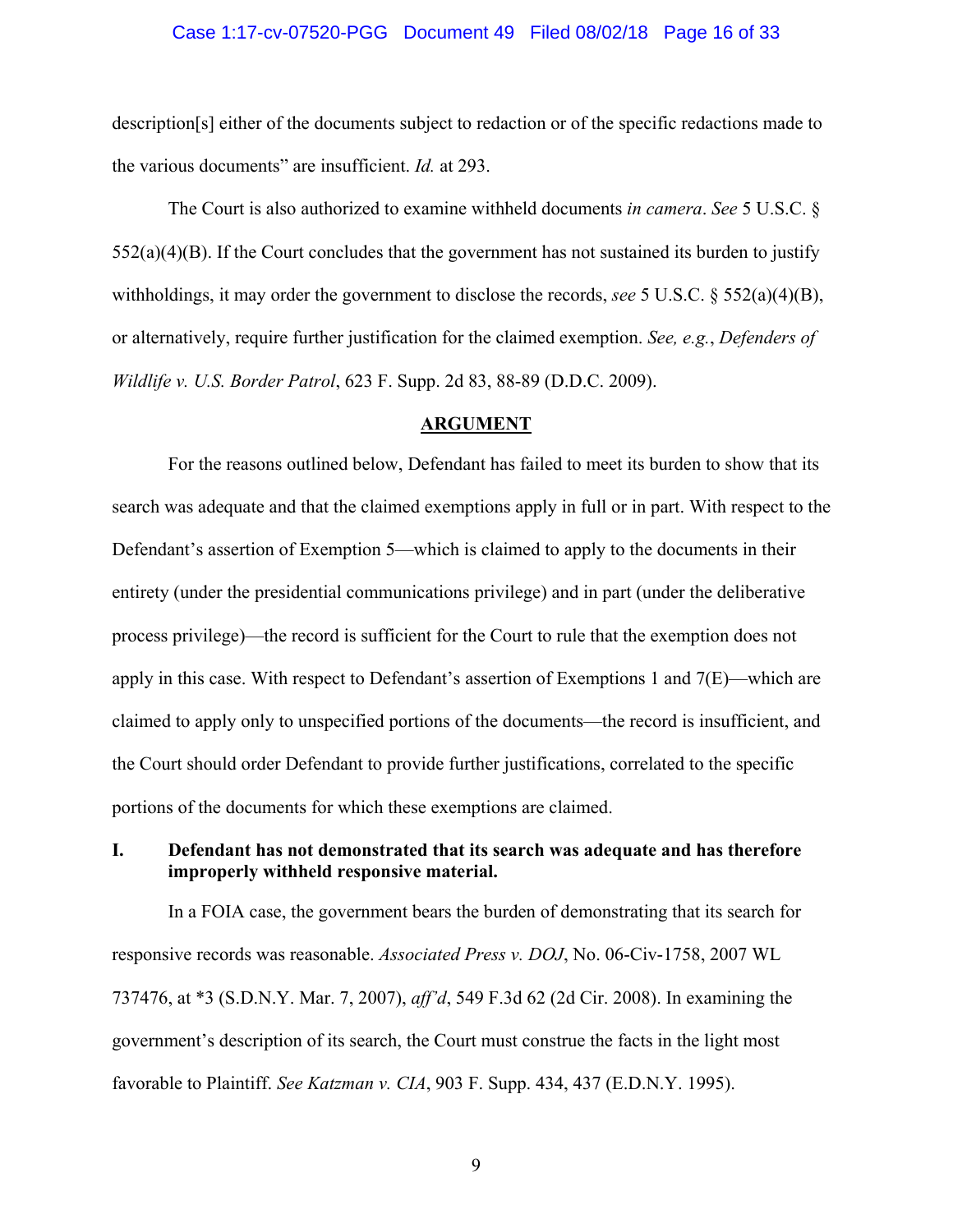#### Case 1:17-cv-07520-PGG Document 49 Filed 08/02/18 Page 17 of 33

The government has not met its burden. The portion of Plaintiff's FOIA request at issue in this suit was for (i) the July and September 2017 reports submitted to President Trump by the Secretary of DHS and, critically, (ii) "the final reports" submitted by the Secretary to the President on the eight countries identified in Section 2 of the Proclamation and the sixteen countries identified by the Secretary as being "inadequate," referred to in Section 1(e) of the Proclamation, to the extent those reports were not included in the July and September 2017 reports. *See* Dkt. #1, ¶ 2. Although the government located the July and September 2017 reports, *see* Kala Decl. Ex. 2, Defendant has not adequately addressed the final country reports. The government's catch-all statement that "no further records existed that were responsive," Second Stein Decl. ¶ 19, is insufficient to establish that a reasonable search was conducted. Country reports were central to the "worldwide review" mandated by the second ban (Exec. Order No. 13,780). Section 1(e) of the Proclamation states that DHS found sixteen countries inadequate, so reports on these countries must exist. Mr. Stein states that only one office (Visa Services) of one bureau (Consular Affairs) of the State Department was searched for these reports. *Id.* at 16-18. This was plainly inadequate. If the reports exist but were not considered responsive because they were not submitted to the President, Defendant should say so.

#### **II. Defendant has not shown that the presidential-communications privilege applies.**

Defendant asserts that the presidential communications privilege, and thus Exemption 5, supports withholding the disputed documents in their entirety. Exemption 5 allows agencies to withhold "inter-agency or intra-agency memorandums or letters" that would ordinarily not be disclosed in litigation against the agency. 5 U.S.C. § 552(b)(5). But this privilege is not unbounded as "[c]ourts have long been hesitant to extend the presidential communications privilege" in light of our "democratic form of government where the public's right to know how its government is conducting its business has long been an enduring and cherished value."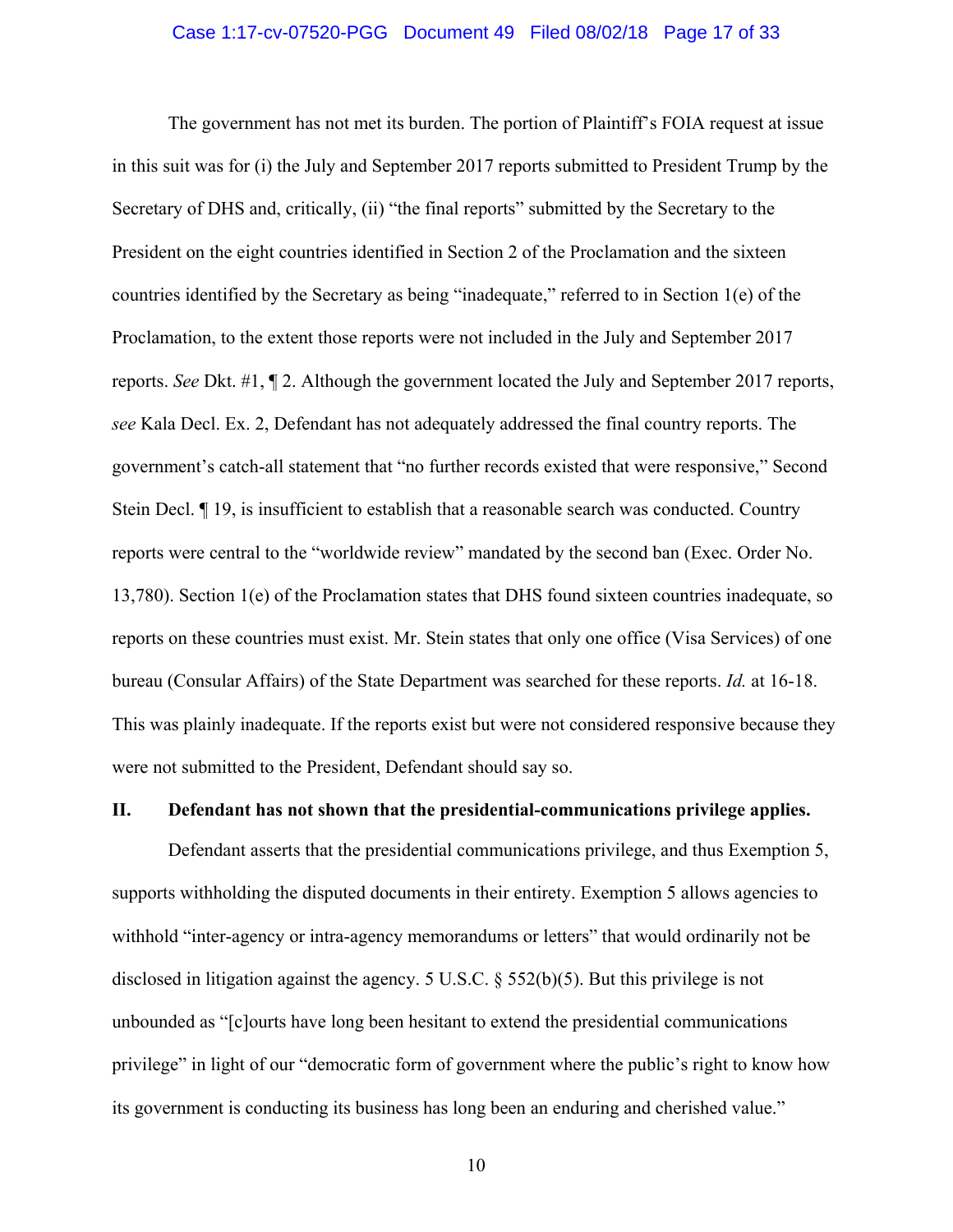#### Case 1:17-cv-07520-PGG Document 49 Filed 08/02/18 Page 18 of 33

*Judicial Watch, Inc. v. Dep't of Justice*, 365 F.3d 1108, 1122 (D.C. Cir. 2004). Accordingly, the presidential communications privilege should "be construed as narrowly as is consistent with ensuring that the confidentiality of the President's decisionmaking process is adequately protected." *In re Sealed Case*, 121 F.3d 729, 752 (D.C. Cir. 1997). Because the documents at issue have been widely shared throughout the executive branch and described both to the public and foreign governments, the presidential communications privilege does not apply here.

In *Center for Effective Government v. U.S. Department of State*, the court rejected the argument that a presidential directive that was widely distributed throughout the executive branch was protected by the presidential-communications privilege. 7 F. Supp. 3d 16 (D.D.C. 2013). While the Administration had not released the directive to the public, it had (1) released a fact sheet describing the directive's goals and initiatives and described the directive in public remarks, *id.* at 19-20; and (2) permitted the initial recipients made up of a "limited group of senior foreign policy advisors, cabinet officials, and agency heads," to disseminate the directive on a "need-to-know basis," *id.* at 20. Under these circumstances, the court held, the presidentialcommunications privilege could not protect the document. *Id.* at 26 ("[I]t is axiomatic that the privilege's purpose of promoting candor and confidentiality between the President and his closest advisers becomes more attenuated, and the public's interest in transparency and accountability more heightened, the more extensively a presidential communication is distributed."). Judge McMahon, of this Court, in reviewing the *Center for Effective Government* decision, summarized it plainly: "If a document . . . is transmitted to multiple agencies and to staffers who serve in non-advisory roles to the President, the document loses any claim to the presidential communications privilege." *ACLU v. DOJ*, No. 15-civ-1954 (CM), 2016 WL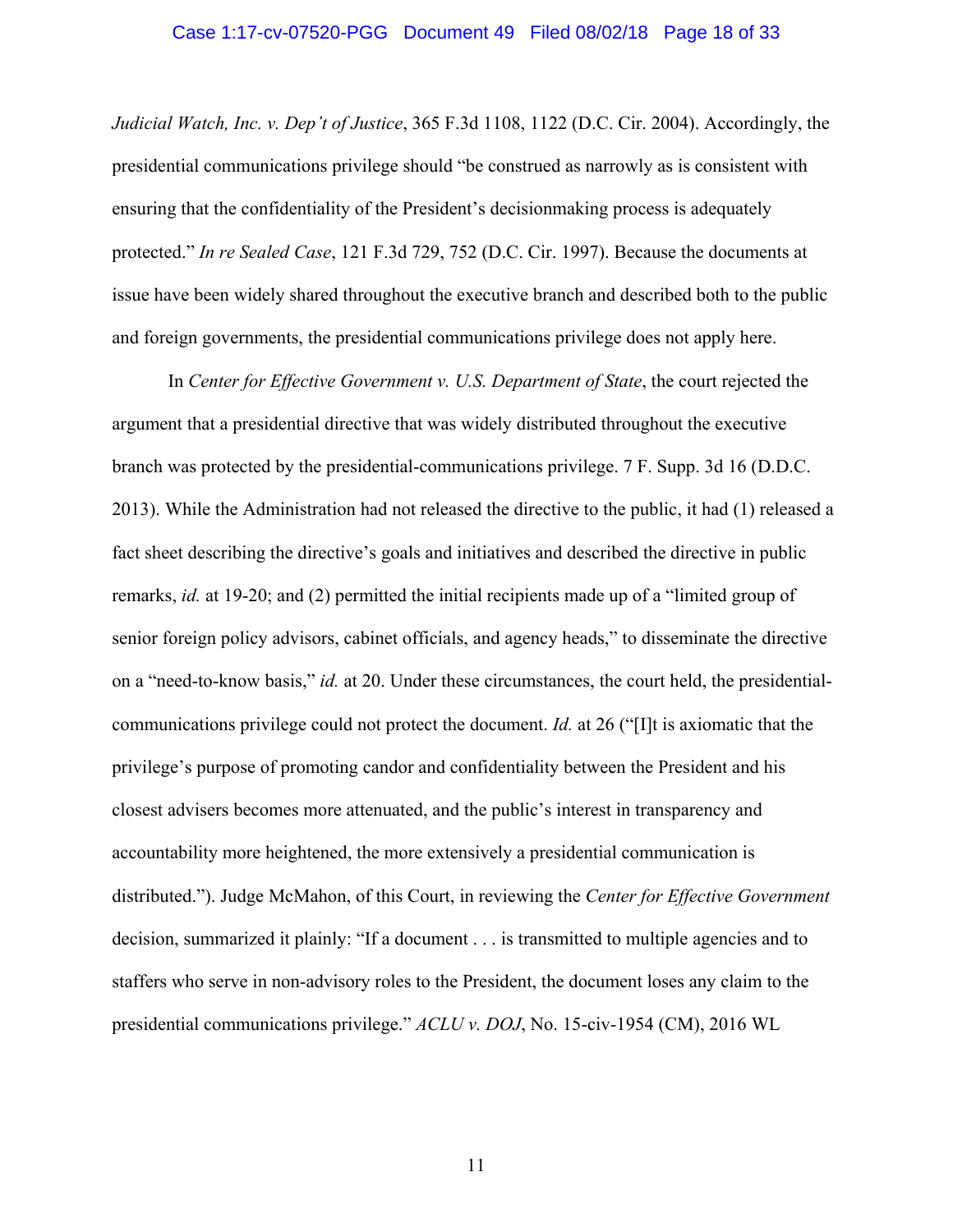889739, at \*5 (S.D.N.Y. Mar. 4, 2016). Each factor identified in the *Center for Effective Government* decision is present here to an even greater degree.

## **A. The documents were distributed within the executive branch and to foreign governments.**

The 50-day engagement with foreign countries on which the third travel ban rests appears to have been initiated by an unclassified cable transmitted by Defendant on July 12, 2017, to *all consular outposts* with no limitation on further dissemination.<sup>9</sup> As the cable stated, its purpose was to "outline[] the results of the report submitted to the President on July 10" pursuant to the second travel ban (Exec. Order No. 13,780)—i.e., the Report that Defendant is attempting to withhold. *Id.* ¶ 4. The cable then describes the Report in considerable detail. The Report, the cable explained, "outlines the new standards that all 191 countries are required to meet for (1) information sharing on identity management and (2) information sharing on security and public safety threats." *Id.* ¶ 5. It "concluded that three types of information sharing/cooperation are needed to establish a traveler's identity, and four types of information sharing/cooperation are needed to ensure that a traveler is not a terrorist or public safety threat." *Id.* The Report further "discusse[d] 'national security risk indicators' that helped prioritize countries for engagement." *Id.* The cable also stated that the Report "provides a classified list of countries that DHS has preliminarily assessed as not providing adequate information, as well as countries at risk of not providing adequate information." *Id.*<sup>10</sup>

<sup>9</sup> *See* Elizabeth Culliford, *Exclusive: U.S. Demands Nations Provide More Traveler Data or Face Sanctions*, Reuters (July 13, 2017), http://live.reuters.com/Event/Live\_US\_Politics/ 1012197528 (emphasis added), Kala Decl. Ex. 24.

 $10$  Defendant has not claimed Exemption 1 for the Report, and thus does not assert that it contains classified information. *See* Kala Decl. Ex. 2.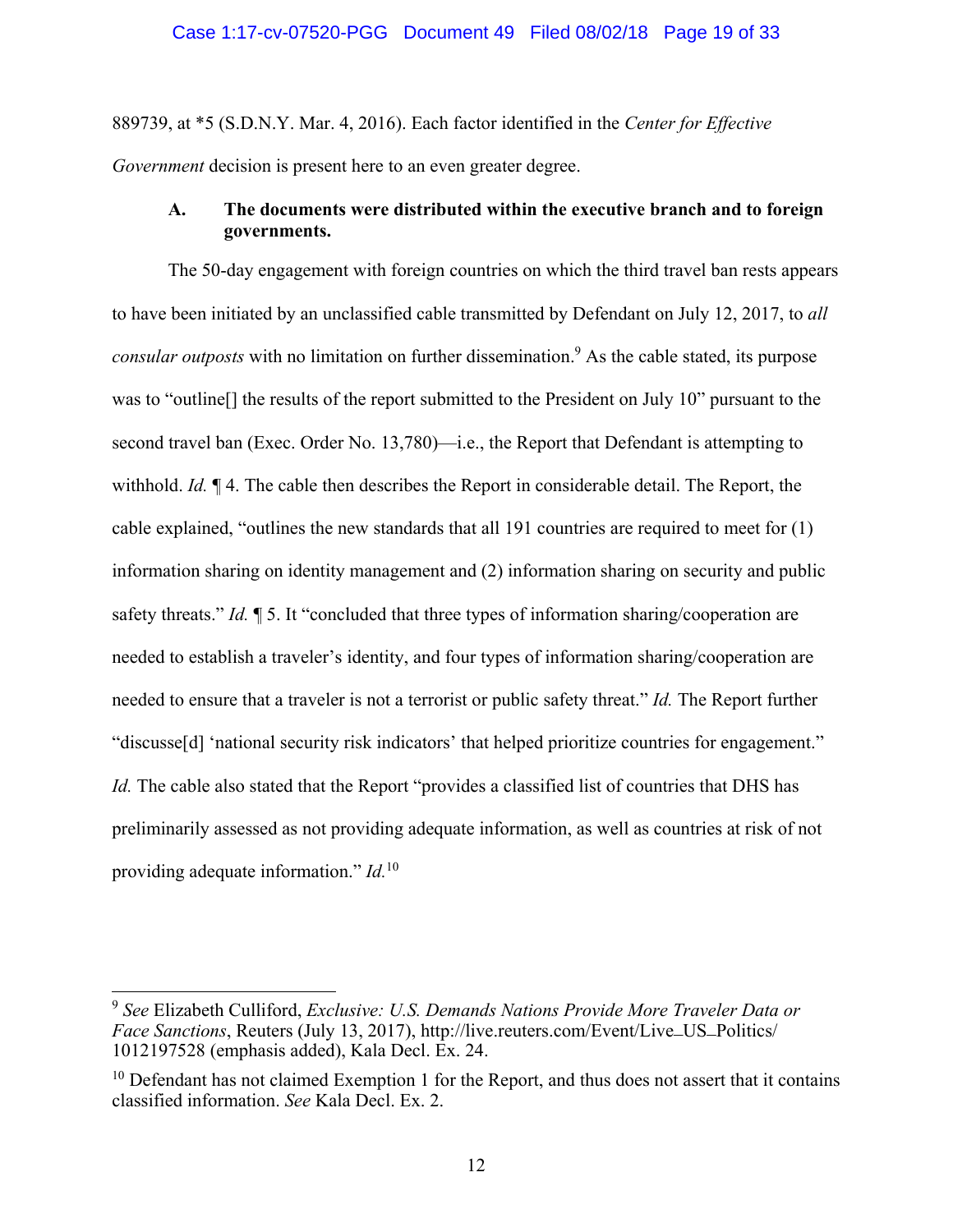#### Case 1:17-cv-07520-PGG Document 49 Filed 08/02/18 Page 20 of 33

The cable then instructed recipients to "[a]nnounce the new standards" laid out in the Report "to all foreign governments" and provided "talking points" for doing so. *Id.* ¶¶ 8-9. The talking points detailed three standards for identity-related information-sharing, five standards for information-sharing related to terrorism or public safety threats, and three security risk indicators relevant to the Administration's ability to vet a country's nationals for admissibility. *Id.* ¶ 9. It provided additional instructions for "non-Visa Waiver Program countries," "Visa Waiver Program countries," "Category A countries," "Category B countries," and "non-VWP countr[ies] that [are] in neither Category A nor B," *id.*; and outlined nine "leave-behind questions" tailored to the Report's standards, *id.* ¶¶ 10-11. The cable also explained that the Report's standards were "buil[t] upon [] existing partnerships with other countries and multilateral organizations such as ICAO[,] [] INTERPOL, . . . [and] UN Security Council Resolutions." *Id.* ¶ 9.

In addition to the disclosures described in the cable, Defendant admits that the documents at issue were distributed within the Executive Branch, although it obscures just how many agencies within the Executive Branch received them. *See* Declaration of James V.M.L. Holzer ("Holzer Decl.") ¶ 17 (distributed to Secretary of State, Director of National Intelligence, "*among other* critical Executive Branch *agencies*" (emphasis added)). This admission refutes the government's assertion that the disputed documents "were, and remain, closely held within the Executive Branch," *see* Holzer Decl. ¶ 17, and renders the presidential communication privilege inapplicable. *Ctr. for Effective Gov't*, 7 F. Supp. 3d at 26.

#### **B. The documents were broadly disclosed to the public.**

Furthermore, the Administration proactively disclosed its wide dissemination of its standards for conducting the worldwide review. For example, a fact sheet released by the Administration related to the Proclamation stated that the baseline standards proposed in the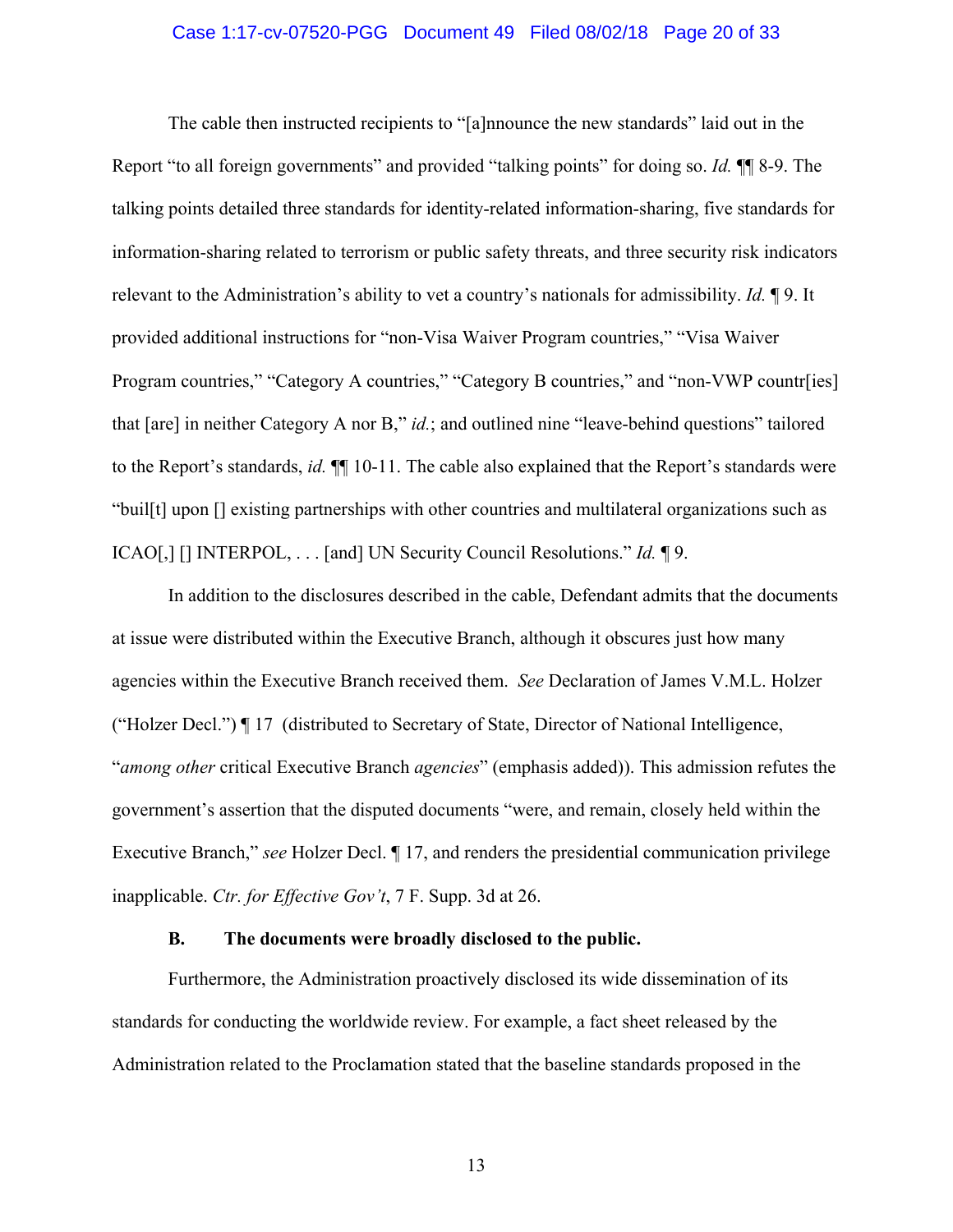#### Case 1:17-cv-07520-PGG Document 49 Filed 08/02/18 Page 21 of 33

Report were "communicated . . . *globally*."11 A separate fact sheet revealed that the global dissemination of the baseline standard ("minimum security requirements") happened in July 2017.<sup>12</sup> And during a September 2017 news briefing, the spokesperson for Defendant explained that "the State Department along with DHS sent notes and had diplomatic engagements with every country around the globe," during which it conveyed "the kind of information . . . that we required that our consular affairs officials could verify [in order to] give somebody a visa."13 The methodology for making the "assessment," and classifying foreign countries was also widely disseminated to the public. The fact sheets, for example, describe what types of information the Administration was purportedly assessing—the sharing of electronic passports, criminal data, and data on known and suspected terrorists, as well as the reporting of lost or stolen passports, Kala Decl. Ex. 18, at 1—and outlined the "new baseline" requirements for information sharing, Kala Decl. Ex. 17, at 6.

The frequently-asked-questions document released by the Administration along with the Proclamation explained that the baseline requirements were crafted from "long-standing U.S. Government goals" and "standards established by . . . the [UN], [ICAO], and INTERPOL," which "incorporate best practices derived from proven and effective security partnerships, such as the Visa Waiver Program, and from internationally-recognized identity management practices,

<u>.</u>

<sup>&</sup>lt;sup>11</sup> Fact Sheet: Proclamation on Enhancing Vetting Capabilities  $\&$  Processes for Detecting Attempted Entry Into the United States by Terrorists or Other Public-Safety Threats, White House (Sept. 24, 2017), https://www.whitehouse.gov/briefings-statements/fact-sheetproclamation-enhancing-vetting-capabilities-processes-detecting-attempted-entry-united-statesterrorists-public-safety-threats/, Kala Decl. Ex. 17, at 3 (emphasis added).

<sup>&</sup>lt;sup>12</sup> Fact Sheet: President Donald J. Trump Strengthens Security Standards for Traveling to America, White House (Sept. 24, 2017), Kala Decl. Ex. 18 at 3.

<sup>&</sup>lt;sup>13</sup> Press Briefing, U.S. Dep't of State (Sept. 26, 2017) https://www.state.gov/r/pa/prs/dpb/2017/09/274443.htm, Kala Decl. Ex. 21.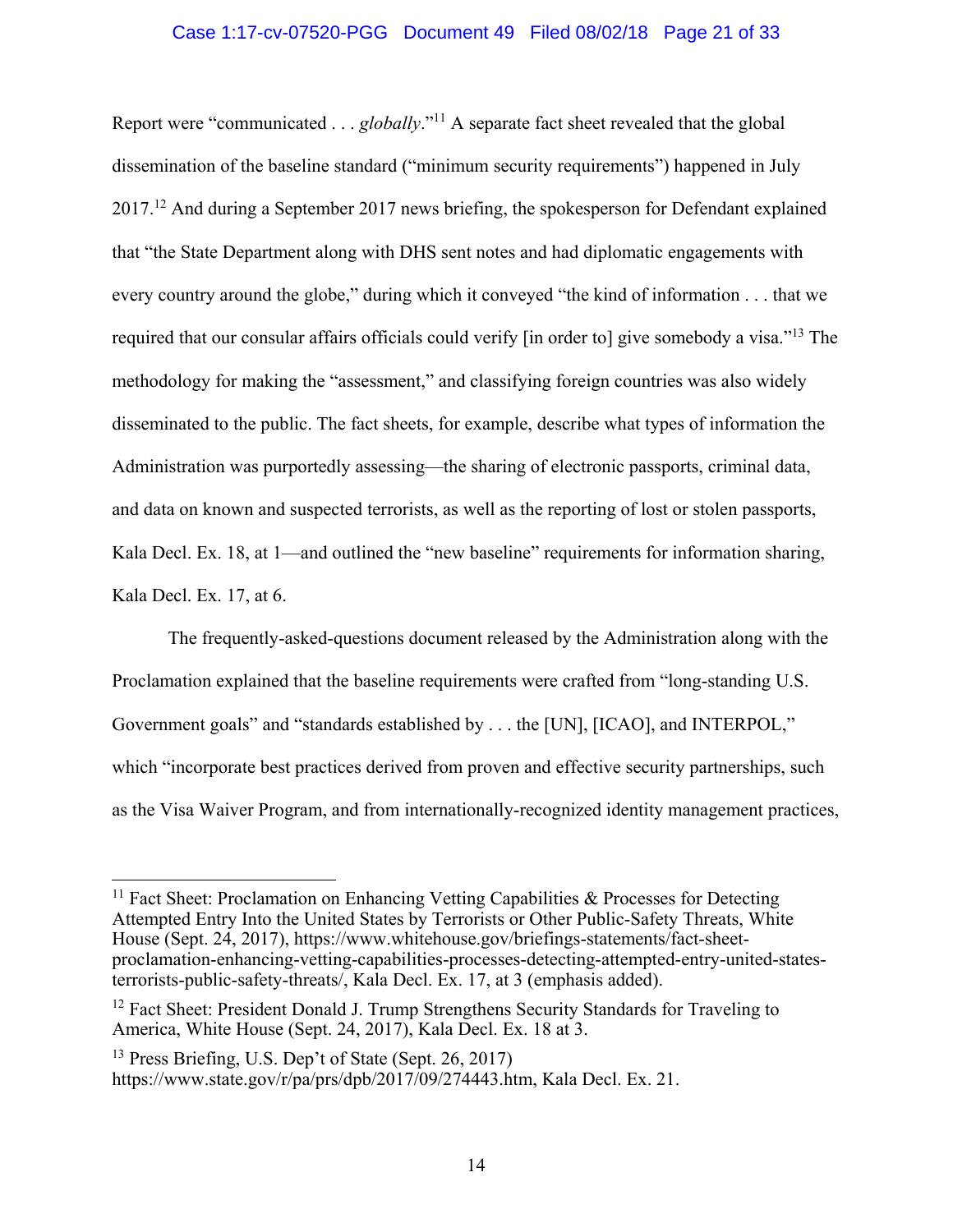### Case 1:17-cv-07520-PGG Document 49 Filed 08/02/18 Page 22 of 33

law enforcement practices, and national security initiatives, such as the adoption of ePassports."14 And the Administration's press release, along with public statements from Administration officials, also echoed disclosures described above, including the objectives of the Report, Memorandum, and worldwide review.15 Finally, the Proclamation itself provides granular detail about the purported deficiencies in information-sharing and identity-management practices by the eight countries included in the ban, along with certain of the aforementioned disclosures. *See* Dkt. #1-1, § 2(a)-(h).16

Just as in *Center for Effective Government*, the widespread dissemination of the

documents at issue within the executive branch—compounded by the disclosures to foreign

governments—and the public descriptions of the documents foreclose reliance on the

presidential communications privilege to shield the responsive records from the public.

<u>.</u>

<sup>&</sup>lt;sup>14</sup> FAO: Proclamation on Enhancing Vetting Capabilities and Processes for Detecting Attempted Entry into the United States by Terrorists or Other Public-Safety Threats at 1, White House (Sept. 24, 2017), https://www.whitehouse.gov/briefings-statements/faq-proclamation-enhancingvetting-capabilities-processes-detecting-attempted-entry-united-states-terrorists-public-safetythreats/, Kala Decl. Ex. 19, at 1.

<sup>15</sup> *See* President Donald J. Trump Announces Enhanced Security Measures, White House (Sept. 24, 2017), https://www.whitehouse.gov/ briefings-statements/president-donald-j-trumpannounces-enhanced-national-security-measures/, Kala Decl. Ex. 20; Kala Decl. Ex. 21.

<sup>&</sup>lt;sup>16</sup> In *Center for Effective Government*, the court also found it significant to its waiver analysis that the Administration had "publicly touted the directive" as a "first of its kind by a U.S. administration." 7 F. Supp. 3d, at 25-26. Here, the Administration has also publicly touted the worldwide review, calling it "the critical difference[] between the President's prior orders and the Proclamation," Appl. (17A560) for Stay Pending Appeal at 5, *Trump v. Int'l Refugee Assistance Proj.*, No. 8:17-cv-00361-TDC (S. Ct. Nov. 21, 2017), Kala Decl. Ex. 22, at 5. The Administration has also asserted that, because of the Report and Memorandum, the President's "[P]roclamation [is] not like any of the other . . . proclamations that have ever come before it." Oral Argument at 1:56:45, *Int'l Refugee Assistance Proj. v. Trump*, 857 F.3d 554 (2017) (No. 17-1351), https://www.c-span.org/video/?437105-1/fourth-circuit-hears-oral-argument-revisedtravel-ban-audio, Kala Decl. Ex. 23; *see also* Kala Decl. Ex. 24, ¶ 9 ("This is the first time that the U.S. Government is setting standards for the information that is required from all countries specifically in support of immigration and traveler vetting.").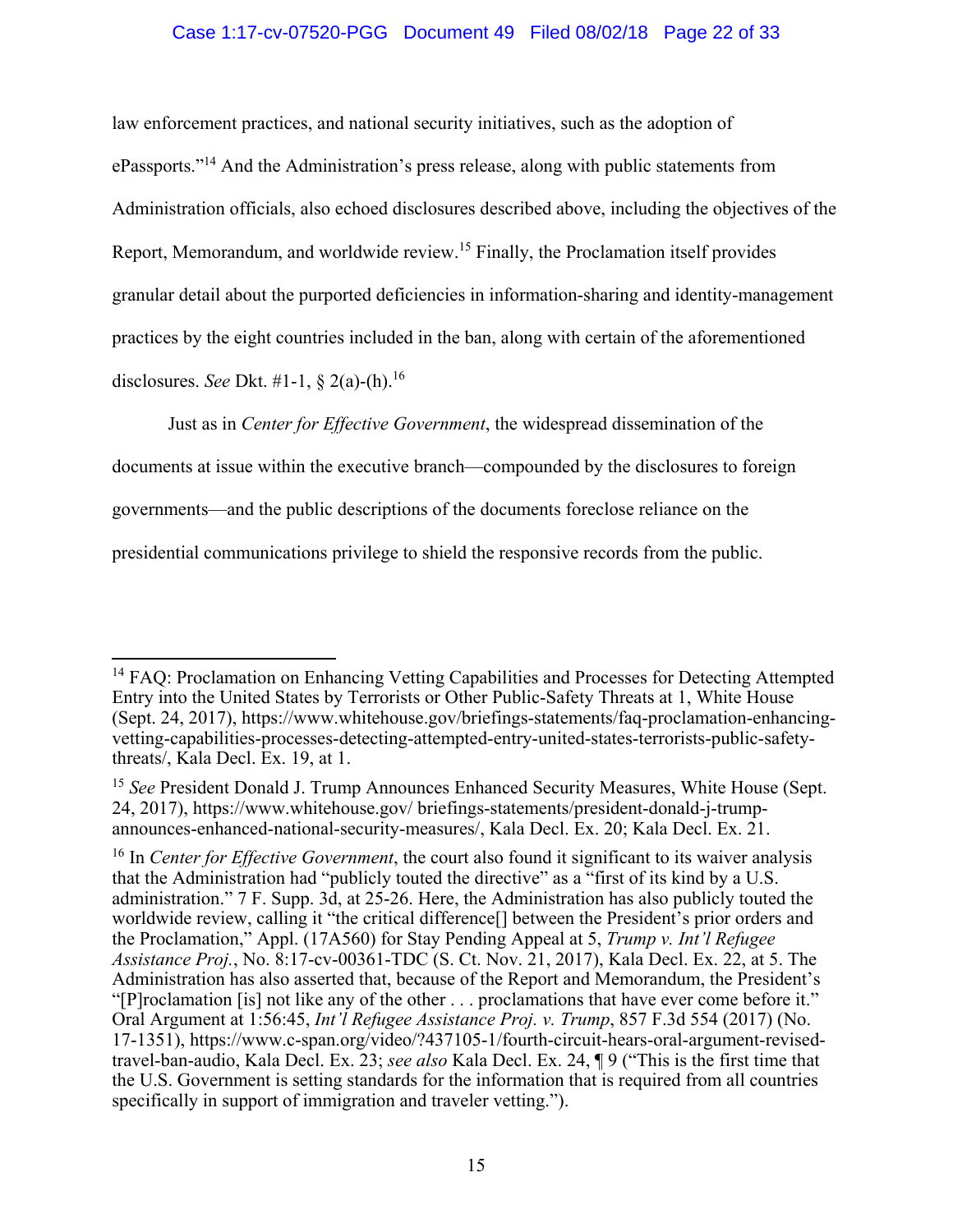# **III. The deliberative process privilege does not apply to shield portions of the documents.**

Defendant similarly has failed to meet its burden to show that the deliberative process privilege applies to unspecified portions of the documents. To invoke the deliberative process privilege, the records must be both predecisional *and* deliberative. *Nat'l Council of La Raza v. Dep't of Justice*, 411 F.3d 350, 356 (2d Cir. 2005). Neither requirement is satisfied here.

# **A. The disputed records are not predecisional.**

The records are not predecisional because they implemented a decision already made. In these documents, the President was not shaping a policy or making a decision, but rather was attempting to justify a decision already made in his first travel ban. *See Int'l Refugee Assistance Proj. v. Trump*, 265 F. Supp. 3d 570, 624 (D. Md. 2017), *vacated*, 2018 WL 1256938 ("[A] close read of EO–1 and EO–2 reveals that the outcome of the DHS Review was at least partially preordained."). One of the President's closest advisors confirmed that the second ban would achieve the "same basic policy outcome" as the first ban.17 And the President himself tweeted that "The Justice Dept. should have stayed with the original Travel Ban, not the watered down, politically correct version they submitted to S.C."<sup>18</sup>

Thus, these records are not, as Defendant claims, "prototypical documents" that form a part of the process by which governmental decisions and policies are formulated. Def.'s Mot. Summ. J., at 18.19 The deliberative process privilege therefore does not apply. *See Nat'l Day* 

<sup>&</sup>lt;sup>17</sup> *CNN Tonight* (CNN television broadcast Mar. 15, 2017), Kala Decl. Ex. 27 (quoting Stephen Miller, Presidential Advisor).

<sup>&</sup>lt;sup>18</sup> Donald Trump (@realDonaldTrump), Twitter (June 5, 2017, 3:29 AM), https://twitter.com/realdonaldtrump/status/871675245043888128?lang=en, Kala Decl. Ex. 26.

 $19$  The Supreme Court appears to recognize that the reports themselves are not predecisional, as opposed to the materials underlying the reports, which may be predecisional. *See Hawaii*, 2018 WL 3116337, at \*23 (noting that "a simple page count offers little insight into the actual substance of the final report, much less predecisional materials underlying it.").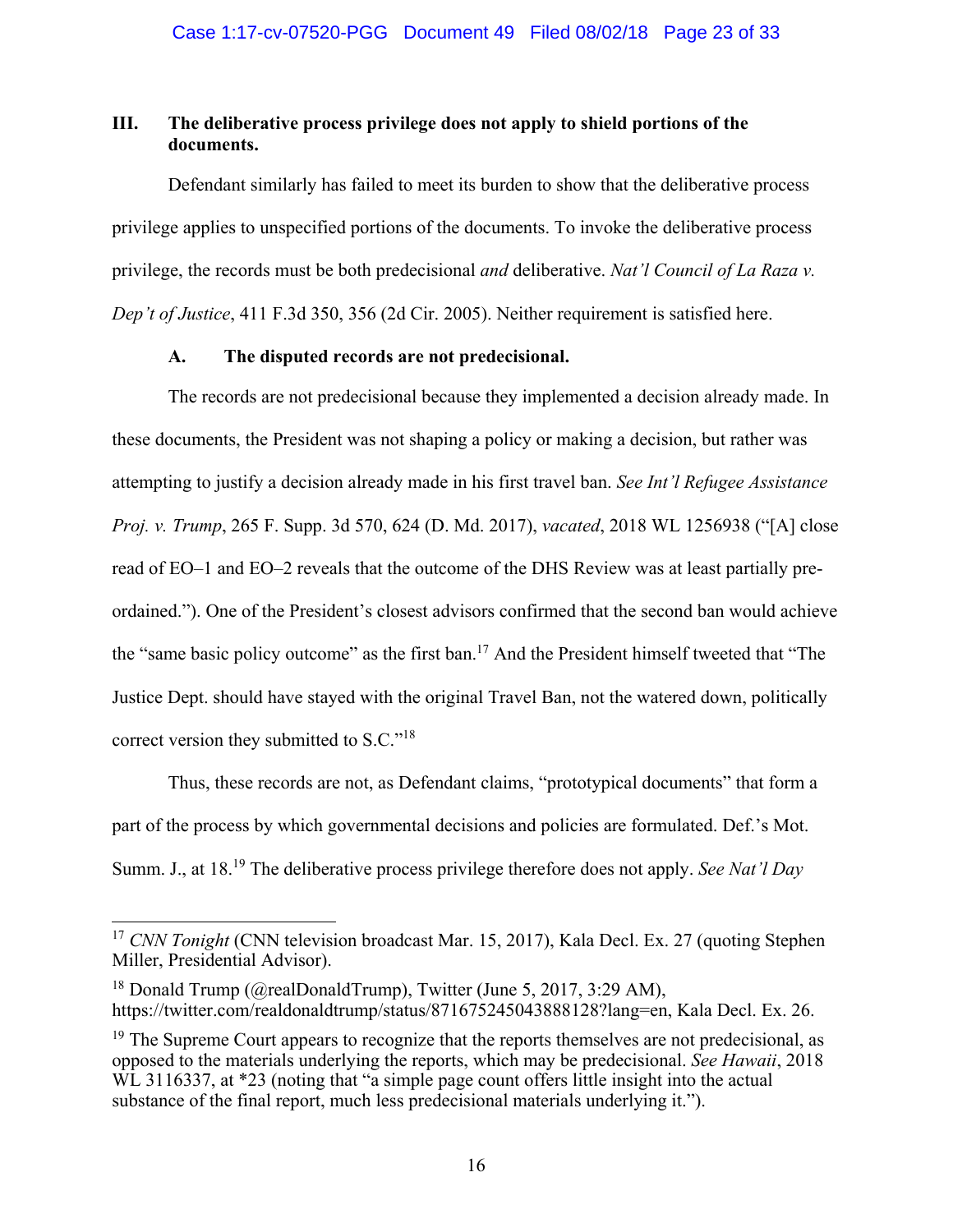#### Case 1:17-cv-07520-PGG Document 49 Filed 08/02/18 Page 24 of 33

*Laborer Org. Network v. U.S. Immig. & Customs Enf't Agency*, 811 F. Supp. 2d 713, 741 (S.D.N.Y. 2011) ("Deliberations about how to present an already decided policy to the public, or documents designed to explain that policy to—or obscure it from—the public, including in draft form, are at the heart of what should be released under FOIA."), *amended on reconsideration* (Aug. 8, 2011); *see also Nat'l Day Laborer Org. Network v. U.S. Immig. & Customs Enf't Agency*, 827 F. Supp. 2d 242, 252 (S.D.N.Y. 2011) ("Based on the additional evidence presented by plaintiffs in the instant motion, it is even clearer that the document was used to justify an already decided policy, rather than to persuade parties debating a policy shift.").

#### **B. The documents are not deliberative.**

Nor are the documents deliberative. In analyzing whether a document is deliberative, courts examine whether the records are "actually ... related to the process by which policies are formulated," or, in other words, whether they "(i) formed an essential link in a specified consultative process, (ii) reflect the personal opinions of the writer rather than the policy of the agency, and (iii) if released, would inaccurately reflect or prematurely disclose the views of the agency." *Grand Cent. P'ship v. Cuomo*, 166 F.3d 473, 482 (2d Cir. 1999) (citations omitted). For the reasons already discussed, prong (i) does not apply. And prongs (ii) and (iii) are also not satisfied as to all records.

*First*, the portions of the Report that (1) "made recommendations concerning the nature of the identification and security information that countries should be required to provide in order to avoid having travel and entry restrictions placed on their nationals," (2) "made recommendations to the President regarding next steps for engaging with foreign governments," and (3) "proposed baseline requirements," Holzer Decl. ¶ 14, do not reflect "the personal opinions of the writer," but rather the "policy of the agency." *Tigue v. Dep't of Justice*, 312 F.3d 70, 80 (2d Cir. 2002). As demonstrated by the cable, discussed in section II(A), the Report did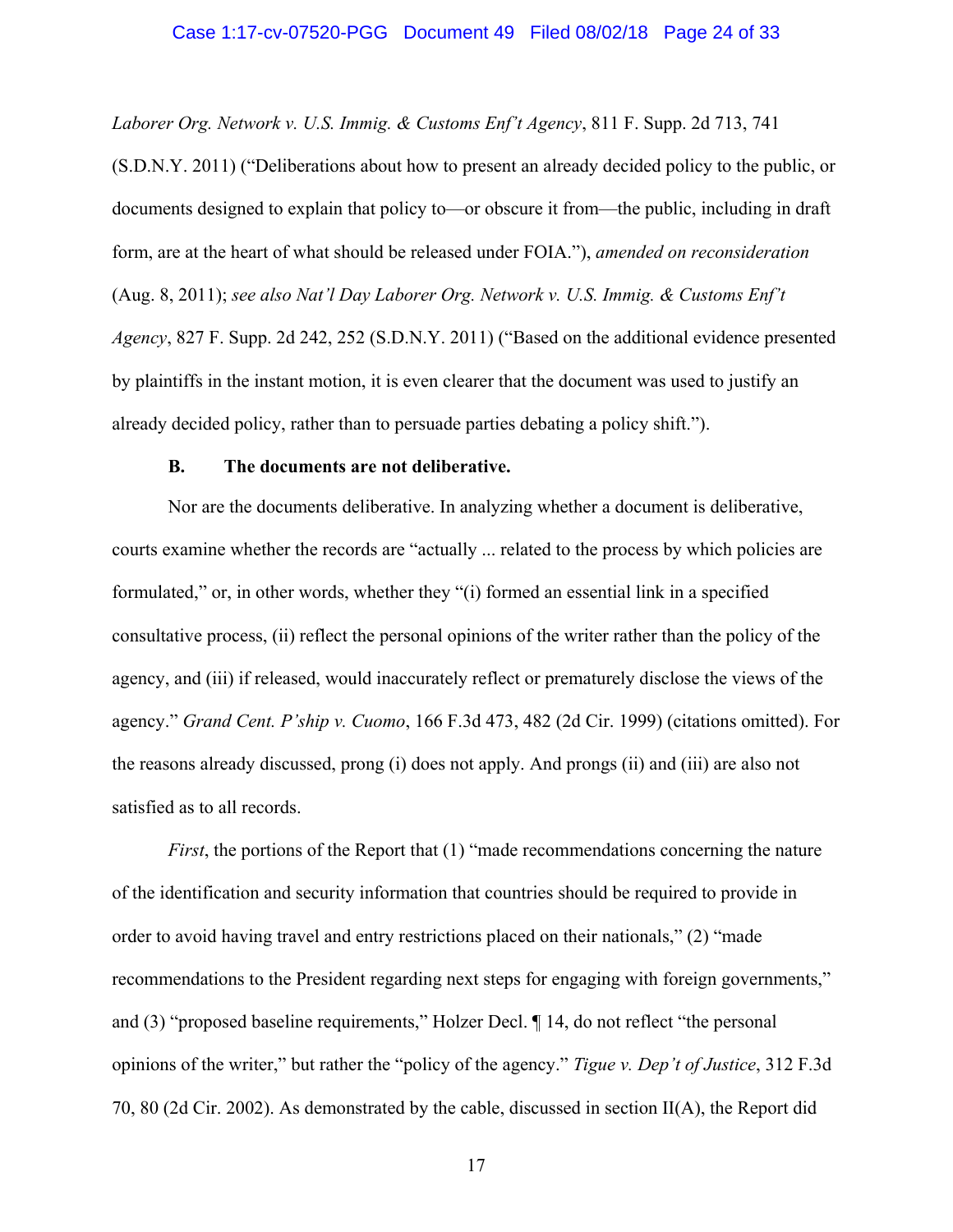#### Case 1:17-cv-07520-PGG Document 49 Filed 08/02/18 Page 25 of 33

not recommend a policy to the President. Instead, it reflected a statement of agency policy that had already been made. The government has admitted as much in its public statements.<sup>20</sup>

Attachment A to the Report, which is "a list of countries that DHS . . . deemed to be inadequate . . . or that otherwise posed a risk to the national security of the United States," Holzer Decl. ¶ 14, is also not a personal opinion. Rather, these countries represent a list of countries that were evaluated against specific requirements, as set forth in Defendant's cable. *See*  Kala Decl. Ex. 24,  $\P$  10-11. And, Attachment B is not a personal opinion, but rather a factual description of "the methodology and considerations employed to develop [Attachment A]" and the "specific law enforcement techniques employed by United States officials when assessing an alien's eligibility for entry into the United States." Holzer Decl. ¶ 14. These portions are thus non-deliberative for the additional reason that they do not meet prong (ii).<sup>21</sup>

*Second*, because Defendant shared portions of its stated policy widely, publicly, and globally, *see* Kala Decl. Ex. 24, and because President Trump adopted and publicized that policy in the Proclamation, *see supra* II(B), disclosure of the withheld material would not inaccurately or prematurely disclose the agency's views (prong (iii)). Moreover, to assert, as Defendant does, *see* Holzer Decl. ¶ 34, that disclosing the records would "impede the comprehensive discussion of issues . . . necessary to reach a well-reasoned and fully-vetted final decision in matters of

<sup>20</sup> *See* Br. for Pet'r, *Trump v. Hawaii*, No. 17-965 (U.S. Feb. 2018),

https://www.supremecourt.gov/DocketPDF/17/17-965/36179/20180221201616615\_17- 965tsUnitedStates.pdf, Kala Decl. Ex. 28, at 60 (Proclamation described the "neutral criteria against which all nations were assessed").

<sup>21</sup> *See Brennan Ctr. for Justice v. U.S. Dep't of Justice*, 697 F.3d 184, 195 (2d Cir. 2012) (noting that a document falls outside the protection of deliberative process privilege if it "resembles 'final opinions . . . made in the adjudication of cases,' "statements of policy and interpretations which have been adopted by the agency and are not published in the Federal Register,' [or] 'administrative staff manuals and instructions to staff that affect a member of the public.'" (citations omitted)).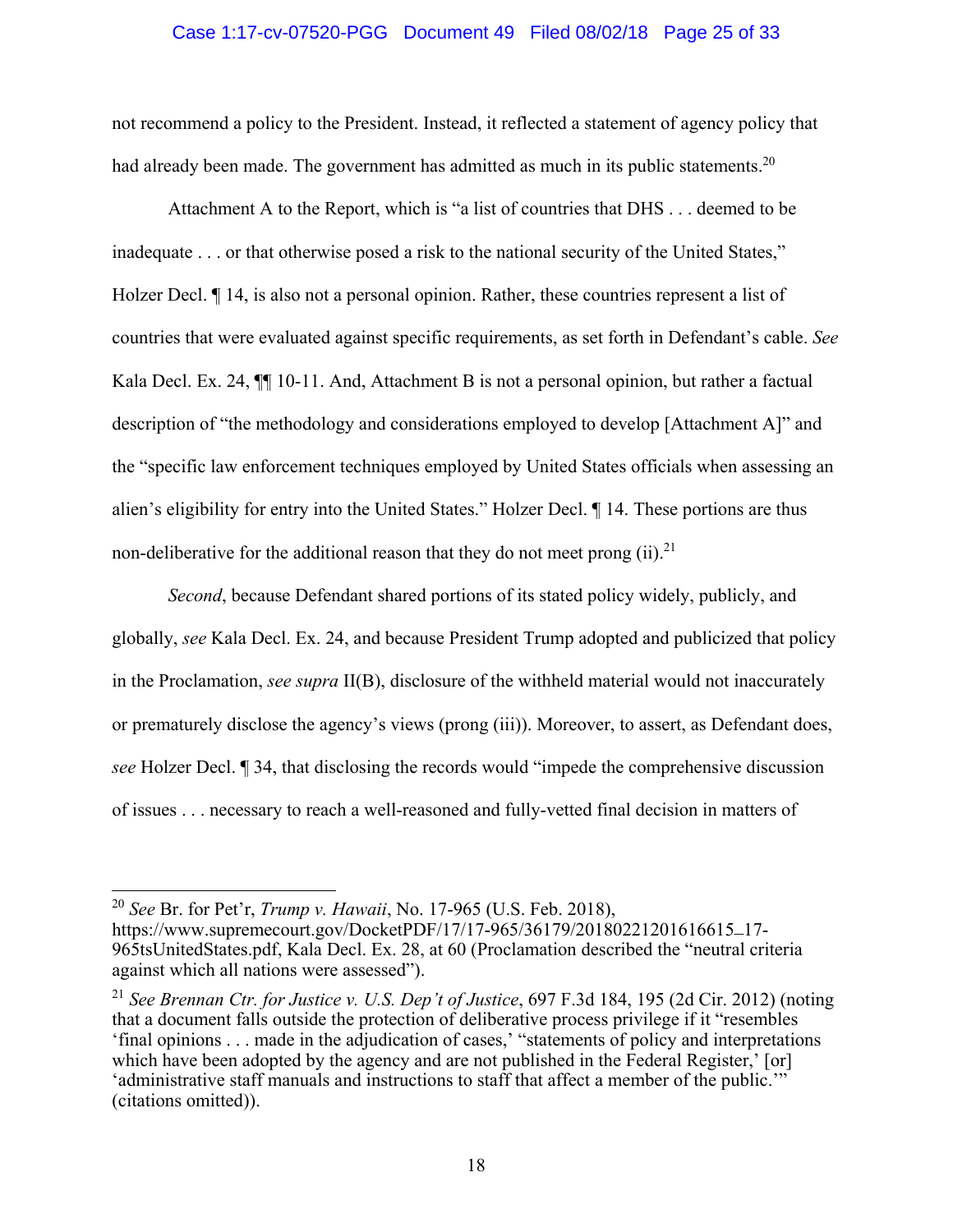#### Case 1:17-cv-07520-PGG Document 49 Filed 08/02/18 Page 26 of 33

national security" makes little sense where the government's position is that the policy has been adopted and publicized by the President. *See NLRB v. Sears, Roebuck & Co.*, 421 U.S. 132, 161 (1975) ("[T]he probability that an agency employee will be inhibited from freely advising a decision maker for fear that his advice, if adopted, will become public is slight.").

## **C. The documents were incorporated or adopted as a final decision.**

Even if the requested records satisfied the predecisional and deliberative requirements which they do not—disclosure of the records is required if the government adopts otherwise exempt material as a final opinion, as it did here. *See Coastal States Gas Corp. v. Dep't of Energy*, 617 F.2d 854, 866 (D.C. Cir. 1980) ("[E]ven if the document is predecisional at the time it is prepared, it can lose that status if it is adopted, formally or informally, as the agency position on an issue or is used by the agency in its dealings with the public.").

For example, in *La Raza*, plaintiffs sought to compel the DOJ to release an Office of Legal Counsel ("OLC") memorandum that assessed whether state and local law enforcement had the authority to enforce aspects of federal immigration law. The district court ordered disclosure, and the Second Circuit affirmed that decision, explaining that DOJ had "waived th[e] protection [of the deliberative process privilege] by adopting the Memorandum or incorporating it into official agency policy." *Nat'l Council of La Raza*, 411 F.3d at 352. In finding waiver, the Second Circuit first referenced a press conference where the Attorney General explained that information pertaining to noncitizens who overstayed their visa would be entered into a database accessible to state and local police officers during routine stops and encounters, and that state and local law enforcement could subsequently arrest individuals and transfer them into the custody of federal immigration officials. *Id.* at 357. This, along with "repeated references to the OLC Memorandum made by the Attorney General and his high-ranking advisors," "the substance of their comments, and the way in which their comments were used—that is, to assure third parties as to the legality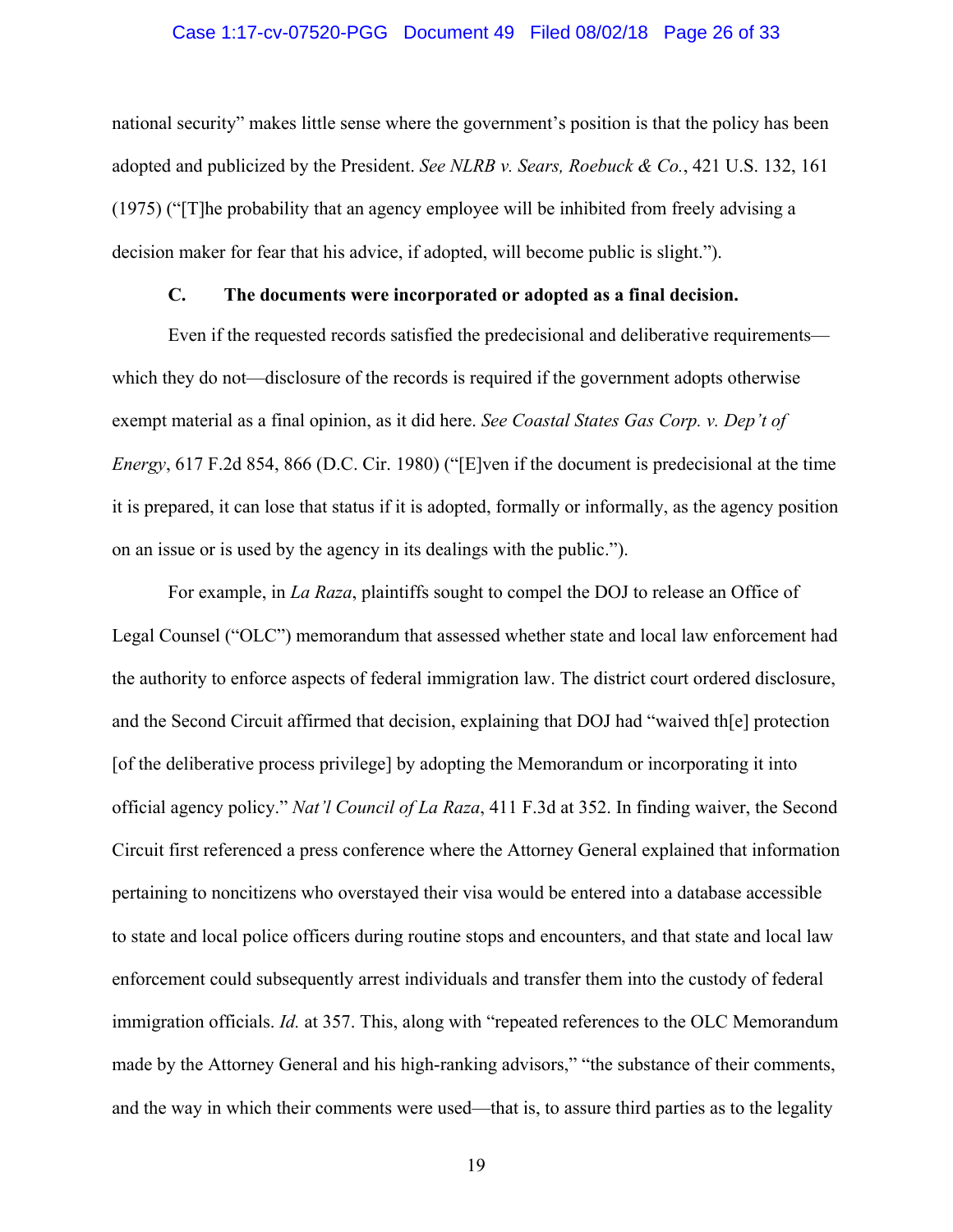#### Case 1:17-cv-07520-PGG Document 49 Filed 08/02/18 Page 27 of 33

of the actions" were "sufficient to establish that the Department incorporated the Memorandum" into its policy and thus waived the privilege. *Id.*

Here, notwithstanding statements to the contrary in this litigation, the government has publicly represented—including to the Supreme Court—that the President *adopted* the "recommendations" contained within the responsive records. In a brief submitted to the Supreme Court, the Solicitor General wrote: "[R]espondent's contention that the President 'substantially deviated from the recommendations he received' has no foundation and is contradicted by the Proclamation, which states that the President adopted entry restrictions 'in accordance with the recommendations of the [Acting] Secretary of Homeland Security.'" Reply Br. for Pet'r, *Trump v. Hawaii*, No. 17-965 (U.S. Feb. 2018), Kala Decl. Ex. 29, at 11 (alteration in original) (citation omitted).

The Solicitor General articulated that proposition again in the opening lines of his oral argument to the Supreme Court. Kala Decl. Ex. 16, at 3. ("The *proclamation adopts those recommendations*. It omits the vast majority of the world, including the vast majority of the Muslim world, because *they met the baseline*." (emphases added)). And, significantly, the Court accepted these representations as statements of fact. *Hawaii*, 2018 WL 3116337, at \*48 ("After consulting with multiple Cabinet members and other officials, the President adopted the Acting Secretary's recommendations and issued the Proclamation.").

Representations to the Supreme Court that the DHS recommendations were the central justification for the Proclamation is far more public and authoritative than the press conferences, presentations, or letters that satisfied the Second Circuit in *La Raza*. The government is, therefore, not permitted to now "shield" these authorities from disclosure. *See Brennan Ctr. for Justice*, 697 F.3d at 205 (even though an agency does not need to explain its reasoning publicly,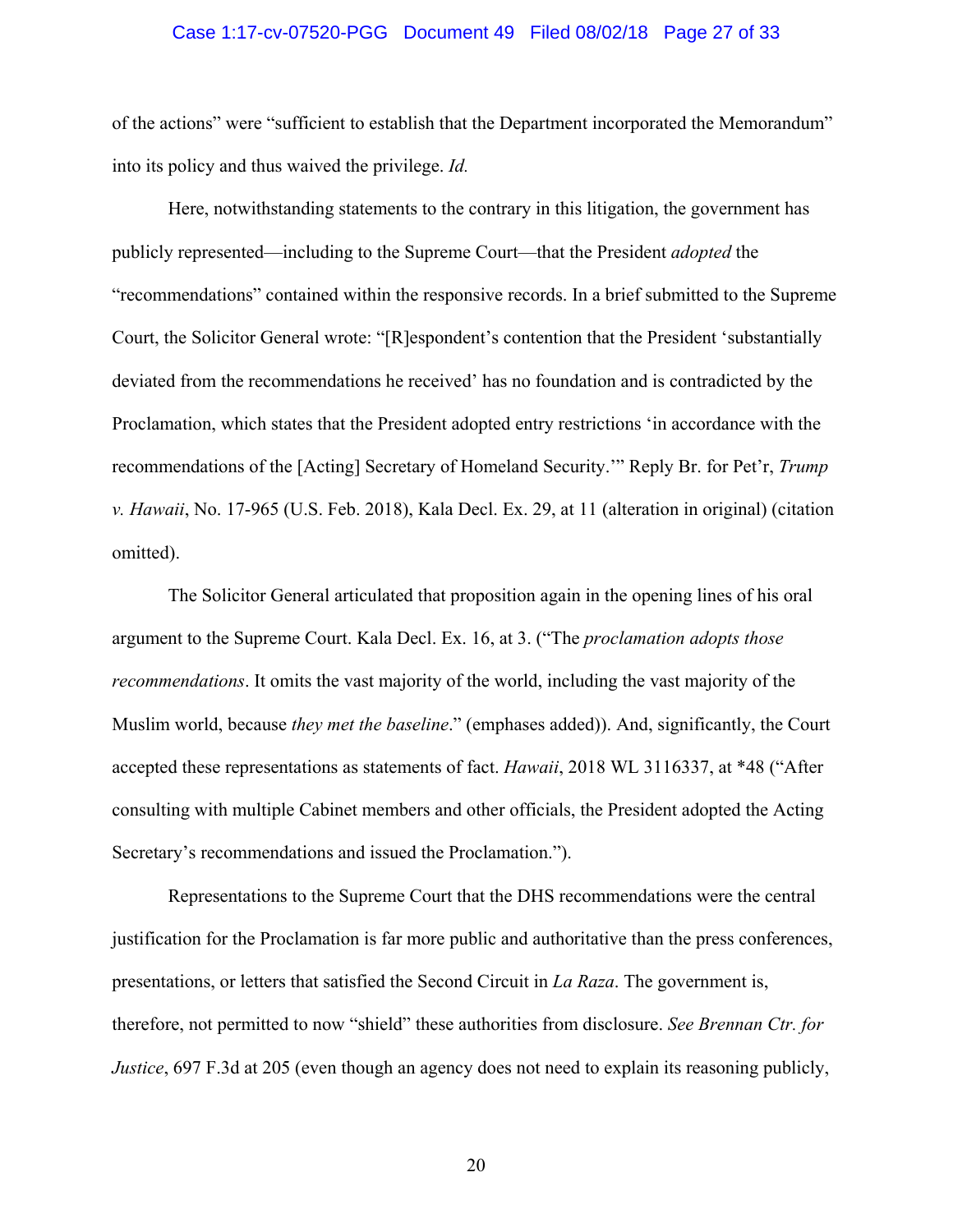"where it determines there is an advantage to doing so by referencing a protected document as authoritative, it cannot then shield the authority upon which it relies from disclosure.").

For these reasons, Defendant's deliberative process privilege claim cannot stand.

#### **IV. Defendant has not shown that Exemption 1 applies to portions of the records.**

When Defendant's expansive claims of Exemption 5 are peeled away, the question remains whether Defendant has adequately supported its assertion of Exemption 1. Agencies must justify classification decisions through "itemized descriptions of the context out of which specific redactions are made." *Halpern*, 181 F.3d at 294. And courts must then closely examine these descriptions and ensure that any "deference is not equivalent to acquiescence." *N.Y. Times Co. v. U.S. Dep't of Justice*, 235 F. Supp. 3d 522, 535 (S.D.N.Y. 2017) (quoting *Campbell v. U.S. Dep't of Justice*, 164 F.3d 20, 30 (D.C. Cir. 1998)). Here, Defendant has not provided the itemized descriptions of the purportedly classified portions of the documents, let alone explained why those portions are properly classified.

Both Defendant and the DHS claim Exemption 1 over unspecified portions of four of the five records at issue. But, neither declaration acknowledges the extensive official public disclosures that have been made about the disputed documents. *See supra* II. These official public disclosures cast grave doubt on the accuracy of the statements in the declarations. Accordingly, the Court should order Defendant to either produce the documents or submit new declarations that specifically explain how the allegedly classified portions of the documents are properly classified in light of the official public statements.

For example, according to Defendant, Attachment A includes "names of countries that performed poorly in the information sharing categories identified in the paragraphs above the list of countries." Second Stein Decl. ¶ 35. And similarly, the withheld portion of the Memorandum "consists of an assessment of the deficiencies in the information that certain countries are willing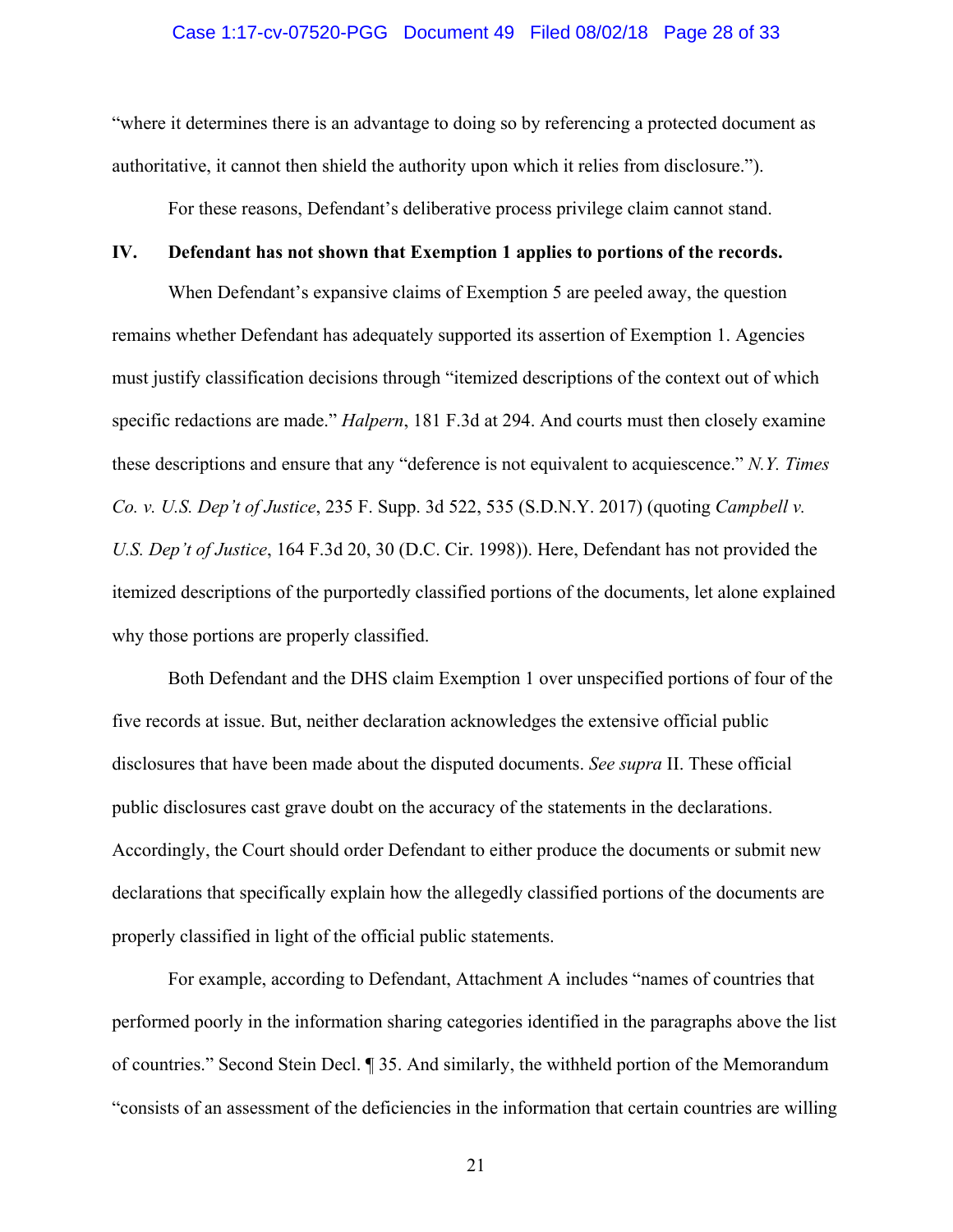#### Case 1:17-cv-07520-PGG Document 49 Filed 08/02/18 Page 29 of 33

or able to share with the United States." *Id.* ¶ 37. But, Defendant ignores that President Trump publicized in the Proclamation itself the eight countries found to be "inadequate," or otherwise problematic, with respect to the baseline standard for information-sharing, and that the Proclamation details the exact nature of the countries' alleged "inadequate" performance. *See*  Dkt. #1-1, §§ 1(h)(ii), 2. Thus, at least as to those eight countries, Defendant's national security concerns do not appear to be justified.

To the extent DHS claims Exemption 1 protection for the same or similar reasons, that claim necessarily fails too. DHS asserts that disclosure would reveal "foreign government information," "information pertaining to the 'foreign relations and foreign activities of the United States,'" and "information about foreign countries' ability and willingness to provide information." Holzer Decl. ¶¶ 29-30. DHS also claims that it needs to protect "the methods by which  $\lceil \cdot \rceil$  information was obtained and assessed; and the manner in which the United States has engaged with certain countries concerning their dissemination of information that the United States deems necessary for purposes of its visa vetting procedures." *Id.* ¶ 30. But, as explained above, Defendant's unclassified cable, the Administration's publications and statements, and the Proclamation itself have already publicized this information: the "methods" for collection and "manner" for engagement were interactions with foreign ministries by consular outposts through talking points, questionnaires, and evaluations. *See* Kala Decl. Ex. 24. The "method[s]" for assessment were purportedly based on the baseline set out in the Report and publicized in the cable and Proclamation, among other sources. *See supra* II. Moreover, the fact that DHS claims Exemption 1 over portions of four of the documents but not for any portion of the Report which, as described by the government, contains contents similar to those four documents, *see*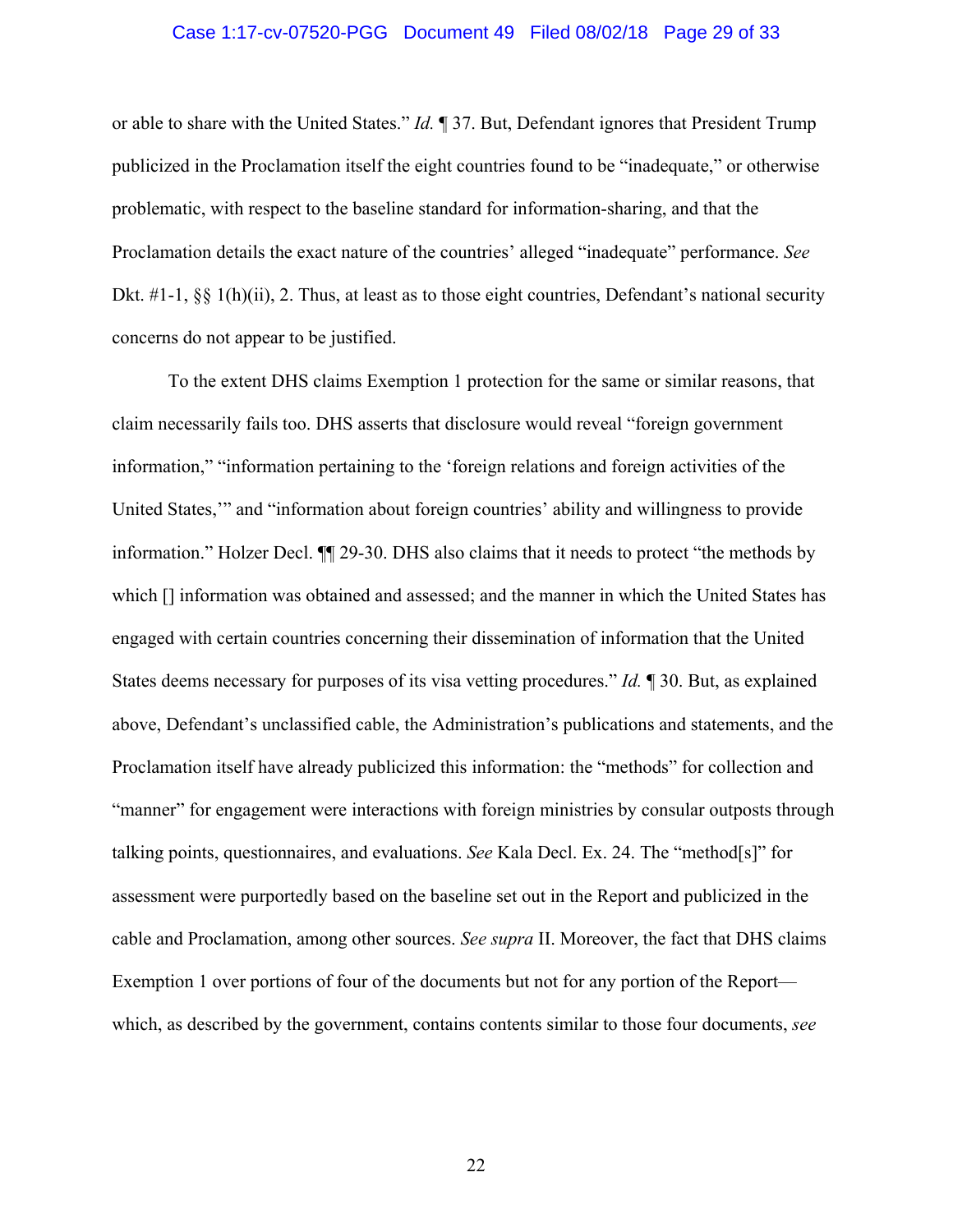#### Case 1:17-cv-07520-PGG Document 49 Filed 08/02/18 Page 30 of 33

Holzer Decl. ¶¶ 14-15—is yet another reason to doubt the propriety of DHS's Exemption 1 assertion.

With a record that adequately addresses these apparent inconsistencies in the claims of proper classification, the Court will be in a much better position to exercise its statutory duty to perform *de novo* review of the claims of classification. *See Bloomberg*, 601 F.3d at 147. And after Plaintiff has had an opportunity to review supplemental declarations that adequately address the myriad official public disclosures that undermine the assertions of Exemption 1, it will be in a better position to challenge Defendant's withholdings and "controvert th[eir] characterization[s]" as appropriate. *Vaughn v. Rosen*, 484 F.2d 820, 826 (D.C. Cir. 1973).

At that point, *in camera* review by the Court may also be appropriate. The Court has broad discretion to order *in camera* review, *see* 5 U.S.C. § 552(a)(4)(B), and it may choose to do so in this case to eliminate all doubt, *see Islamic Shura Council of S. Cal. v. FBI*, 635 F.3d 1160, 1166 (9th Cir. 2011), especially to aid it in its examination of the applicability of Exemption 1, *see, e.g.*, *Halpern*, 181 F.3d at 293.

Before resorting to *in camera* review, however, the Court should, to the greatest extent possible, require Defendant to provide more information about and itemized descriptions of the withheld information. *See Weiner v. FBI*, 943 F.2d 972, 979 (9th Cir. 1991) (quoting *Doyle v. FBI*, 722 F.2d 554, 556 (9th Cir. 1983)) ("[R]esort to *in camera* review is appropriate only after '[the agency] has submitted as much detail in the form of public affidavits and testimony as possible.'").

#### **V. Defendant has not shown that Exemption 7(E) applies to portions of each record.**

Defendant has also failed to acknowledge the effect that the extensive public disclosures have on its Exemption 7(E) justifications. Exemption 7(E) applies to records "compiled for law enforcement purposes" that "would disclose techniques and procedures for law enforcement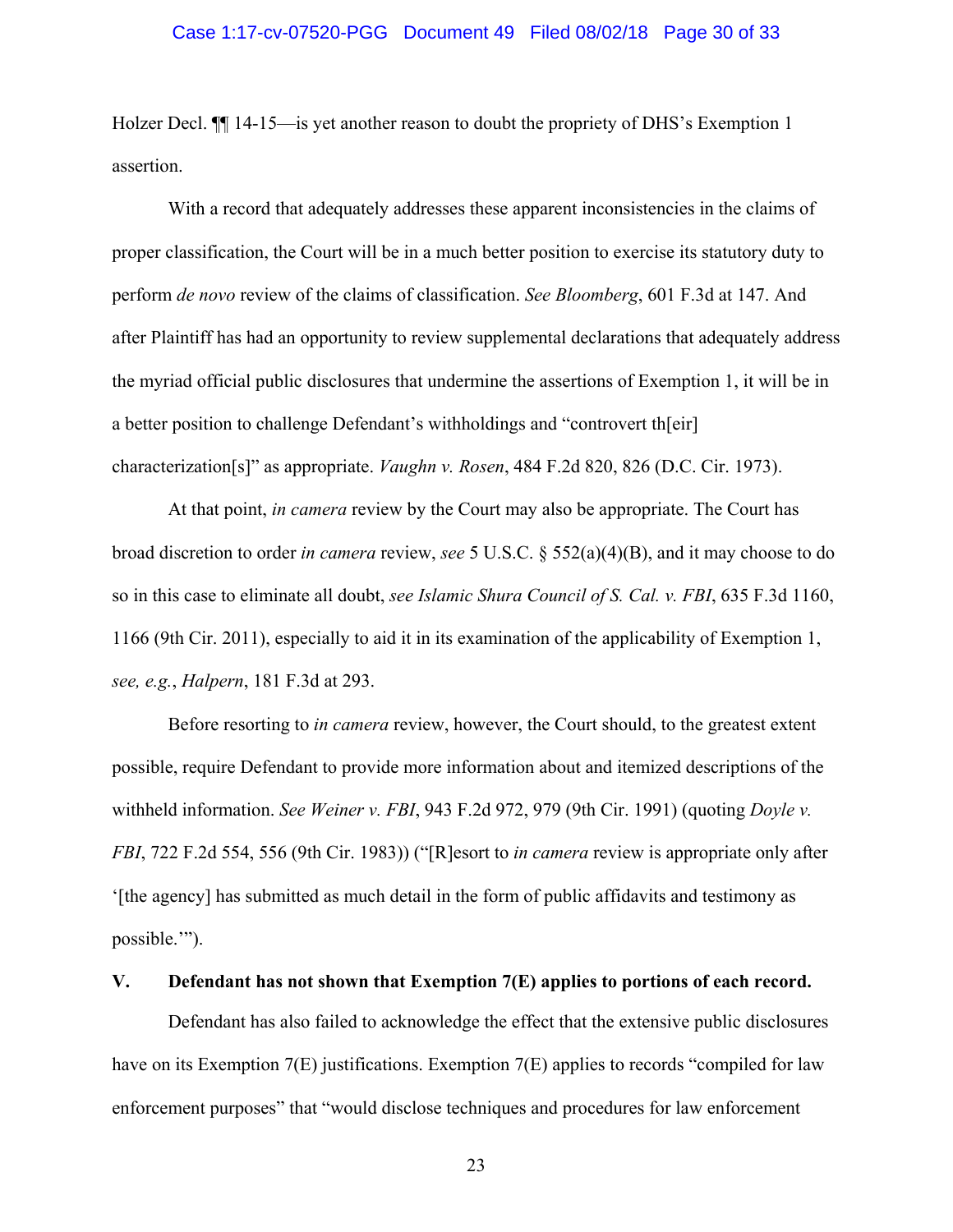#### Case 1:17-cv-07520-PGG Document 49 Filed 08/02/18 Page 31 of 33

investigations or prosecutions, or would disclose guidelines for law enforcement investigations or prosecutions if such disclosure could reasonably be expected to risk circumvention of the law." 5 U.S.C. § 552(b)(7)(E). Defendant spends little time defending its claim of this Exemption, instead only reiterating the types of information that the agencies seek to withhold. *See* Def.'s SJ Br., at 18-19. One of these types of information is the "methodology and criteria used for identifying countries that inadequately share identification and security information with the United States, or that otherwise pose a threat to the national security." Holzer Decl. ¶ 38. But the Administration has extensively outlined that methodology publicly. *See supra* II(B).

Moreover, a close examination of the descriptions of the documents along with justifications asserted in the declarations reveals that at least some portions do not fall under Exemption 7(E). First, DHS claims that Exemption 7(E) applies to portions of Attachment A to the Report that would reveal "information it compiled regarding the security of various foreign governments' identity and travel documentation, and the degree to which such countries could serve as departure points for individuals seeking to exploit vulnerabilities and gain admission to the United States for purposes of causing harm to the national security." Holzer Decl. ¶ 38.22 But the government has not explained how the "information it compiled"—especially when conveyed as a mere "list of countries," *id.* ¶ 14—would disclose "techniques and procedures," as

 $22$  DHS was not precise in its explanation of which  $7(E)$  justification corresponded to which document. It offered two separate justifications—one related to the "methodology and criteria used for identifying countries that inadequately share identification and security information with the United States, or that otherwise pose a threat to the national security"; and one related to "information it compiled regarding the security of various foreign governments' identity and travel documentation, and the degree to which such countries could serve as departure points for individuals seeking to exploit vulnerabilities and gain admission to the United States for purposes of causing harm to the national security." Holzer Decl. ¶ 38. Because Attachment A is "a list of countries," *id.* ¶ 14, the latter justification is more likely to apply, as it is not obvious how a list would reveal "methodology and criteria," *id.* ¶ 38. Indeed, Attachment B apparently provides the "methodology" for the list of countries in Attachment A. *See id.* ¶ 14.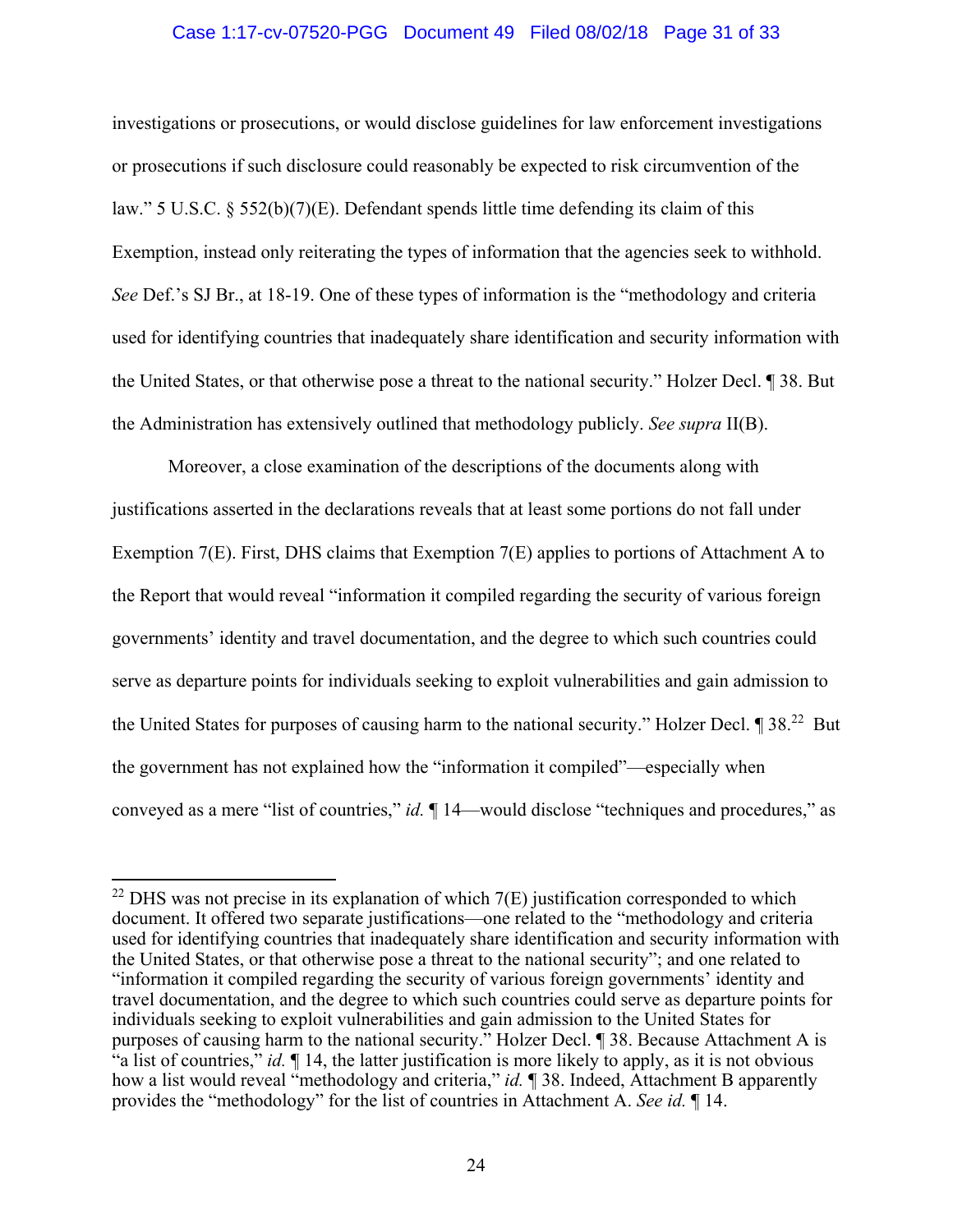required to qualify for FOIA Exemption 7(E) protection.

The FBI asserts that Exemption 7(E) applies to portions of the Report and its Attachment B that would disclose the specific information contained within the Terrorist Screening Database ("TSDB") that the FBI maintains and shares with federal, state, and local law enforcement entities. *See* Declaration of David M. Hardy ¶¶ 9, 10, 12, 14, 15. It asserts that, while both (a) the existence and nature of the TSDB, and (b) the fact that information from it is shared with other law enforcement entities for use with screenings and vetting are publicly known, "the specific information collected, analyzed, and shared from the TSDB is not publicly known." *Id.* ¶¶ 14, 15. While Plaintiff does not dispute that information fitting that specific description would be exempt (unless publicly released already), Plaintiff notes that the State Department did not assert a similar 7(E) claim over the information contained within the Report, although it asserted Exemption 7(E) for other alleged TSDB-related material. *See* Second Stein Decl. ¶ 34 (asserting 7(E) over Attachment B to Report). Nor does any agency contend that TSDB information comprises the entirety of the information for which Exemption 7(E) has been asserted.

Accordingly, as with Exemption 1, the Court should order Defendant to supplement its declarations to address the Administration's public disclosures and, then, if still appropriate, conduct an *in camera* review of the material. *See supra* IV.

#### **CONCLUSION**

For these reasons, Plaintiff requests that the Court deny Defendant's Motion for Summary Judgment and grant Plaintiff's Cross-Motion for Partial Summary Judgment. Specifically, Plaintiff requests that the Court (i) order Defendant to remedy its inadequate search, (ii) deny Defendant's Exemption 5 claims, (iii) order Defendant to supplement its declarations with respect to Exemptions 1 and 7(E), and (iv) order Defendant to release all reasonably segregable portions of the responsive records.